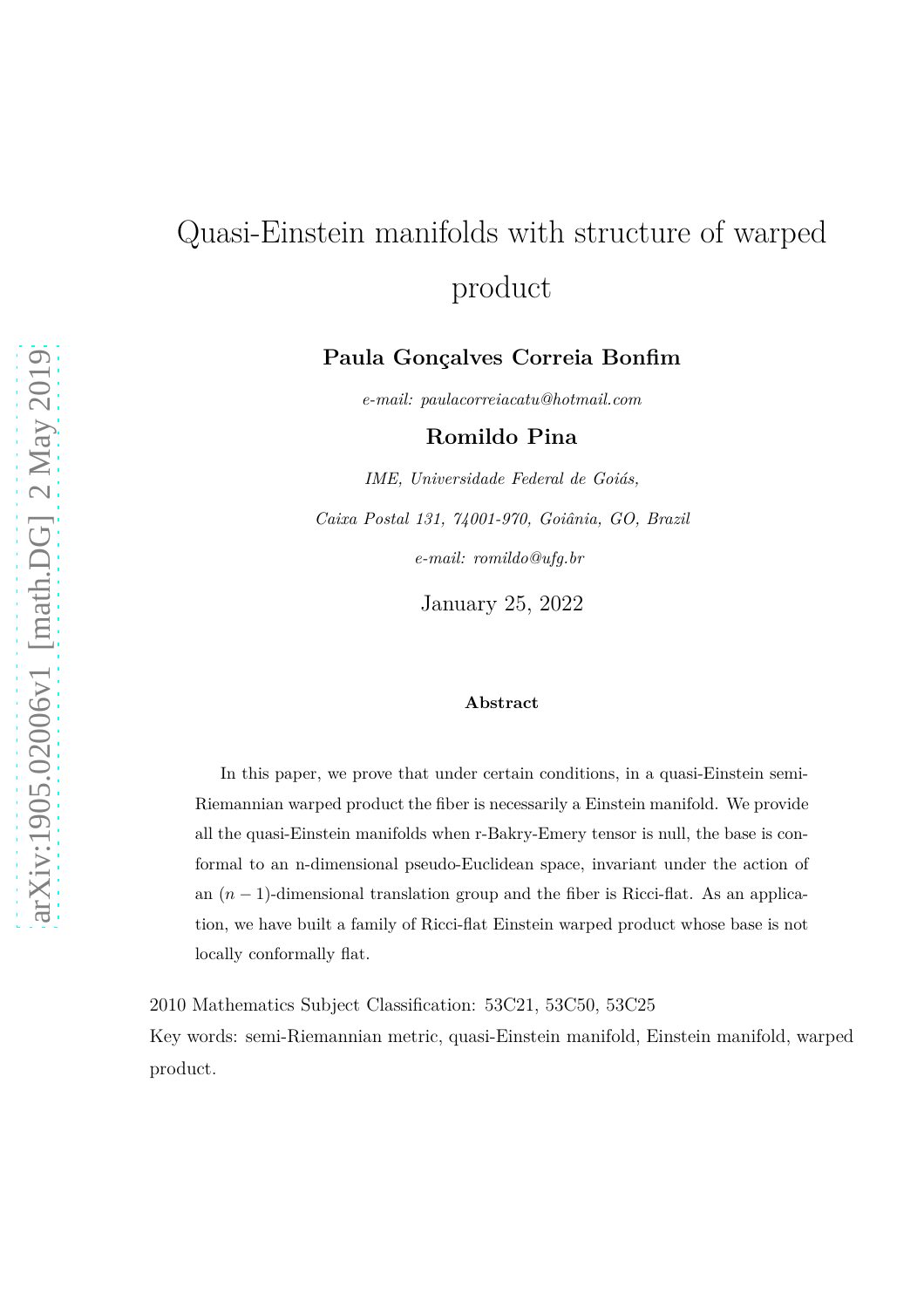## **1 Introduction**

In the early 1980s, in order to solve the Poincaré conjecture, Richard Hamilton proposed the initial value problem

$$
\frac{\partial}{\partial t}g(t) = -2Ric_{g(t)},
$$

$$
g(0) = g_0,
$$

which represents an evolution for a family of Riemannian metrics in a given differentiable manifold, where  $Ric_{g(t)}$  is the Ricci tensor in the metric  $g(t)$ ,  $g_0$  is a given initial metric and *t* is the deformation time. This initial value problem became known as the Ricci Flow (see [\[3\]](#page-23-0)). In his studies Hamilton realized that the Einstein manifolds were fixed points of the Ricci Flow, and then these manifolds became the subject of several researches.

In attempting to discover some properties of the Einstein manifolds, disturbances of the definition itself have arisen, for example the concept of quasi-Einstein manifolds. A Riemannian manifold (*M<sup>n</sup> , g*) *n*-dimensional is said quasi-Einstein to satisfy

<span id="page-1-0"></span>
$$
Ric_g + Hess_g f - \frac{1}{r} df \otimes df = \rho g,\tag{1}
$$

with  $r \in (0, \infty]$ ,  $\rho \in \mathbb{R}$  and  $f \in C^{\infty}(M)$  (see [\[9\]](#page-24-0)). The tensor on the left side of equality is the *r*-Bakry-Emery tensor. Note that if  $r = \infty$ ,  $(M^n, g, f)$  is a gradient Ricci soliton with potential function  $f$ . If  $f$  is constant,  $(M, g)$  is a Einstein manifold. Now, if  $r$  is finite, we can consider the function  $h = e^{-\frac{f}{r}}$ , and the equation [\(1\)](#page-1-0) becomes

<span id="page-1-1"></span>
$$
Ric_g - \frac{r}{h}Hess_gh = \rho g. \tag{2}
$$

The definition of the quasi-Einstein manifolds is naturally extended to the semi-Riemannian case (see [\[11\]](#page-24-1)). In our work we will consider semi-Riemannian manifolds satisfying [\(2\)](#page-1-1) with  $r \in \mathbb{N}$ .

In [\[6\]](#page-23-1), the authors proved that a Riemannian warped product  $M = B \times_h F$  is Einstein with  $Ric_g = \rho g$  if and only if

<span id="page-1-2"></span>
$$
Ric_{g_B} = \rho g_B + \frac{r}{h} Hess_{g_B} h,
$$
  
\n
$$
Ric_{g_F} = \mu g_F,
$$
  
\n
$$
h\Delta_{g_B}h + (r-1)|grad_{g_B}h|^2 + \rho h^2 = \mu,
$$
\n(3)

where  $g_B$  and  $g_F$  represent the metrics of the base and fiber, respectively. We observe that the first equation of [\(3\)](#page-1-2) tells us that  $B$  is quasi-Einstein and the second equation shows that *F* is Einstein with Ricci constant curvature  $\mu$  satisfying the third. In the same work, these authors have shown that if a manifold *B* satisfies the first equation of [\(3\)](#page-1-2),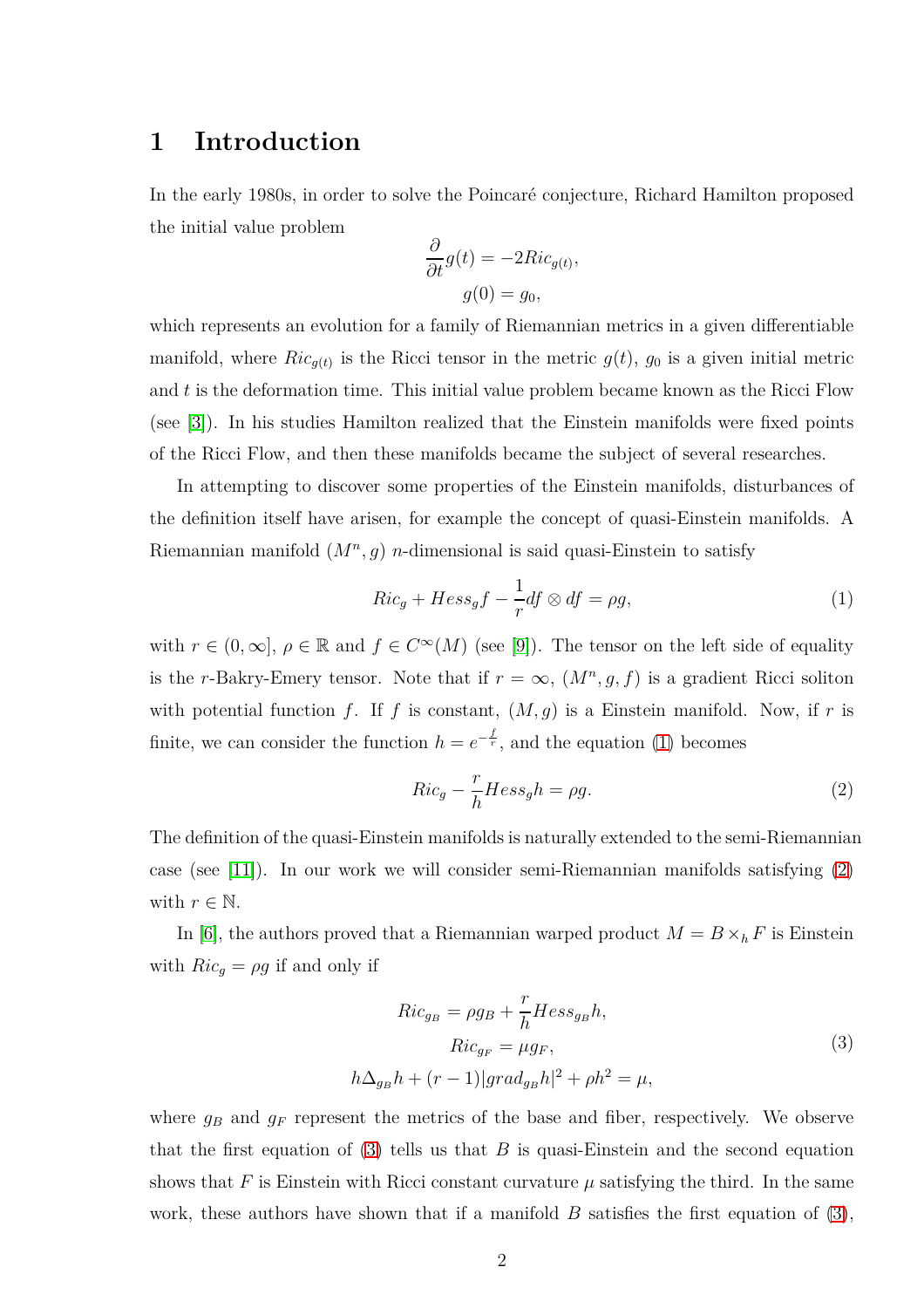then the torsion function *h* satisfies the third equation for some  $\mu \in \mathbb{R}$ . Thus, choosing a manifold  $F$  of dimension  $r$  and with Ricci curvature  $\mu$ , we can construct a Einstein manifold  $B \times_h F$ .

In [\[5\]](#page-23-2), the authors classified the Einstein Riemannian warped products when the base is locally conformally flat. Already, in [\[12\]](#page-24-2), the authors studied in Einstein semi-Riemannian warped product when the base is conformal to an *n*-dimensional pseudo-Euclidean space.

In [\[10\]](#page-24-3), the authors had already shown necessary and sufficient conditions for a Riemannian product warped  $M = B \times_f F$  to be locally conformed flat, and these conditions impose strong restrictions on the base and the fiber.

In [\[7\]](#page-24-4), the authors have proved that any complete locally conformally flat quasi-Einstein manifold of dimension  $n \geq 3$  is locally a warped product with  $(n-1)$ –dimensional fibers of constant curvature.

In this paper we will generalize the work of Sousa and Pina (see [\[12\]](#page-24-2)) presenting a family of Einstein semi-Riemannian warped product whose base is not locally conformally flat. We will study quasi-Einstein manifolds in order to construct new examples of Einstein manifolds using the result obtained in [\[6\]](#page-23-1), which are also valid in the semi-Riemannian case. Due to the conditions in [\[10\]](#page-24-3), we will use warped product metrics in an attempt to obtain quasi-Einstein manifolds that are not locally conformally flat. Thus, in the end we get examples of Einstein semi-Riemannian manifolds with warped product metric, where the base is a quasi-Einstein manifold (warped product) that is not locally conformally flat.

Initially, we proved that if in a non trivial warped product  $(B \times_f F, \tilde{g})$  exists a function *h* satisfying  $Hess_{\tilde{g}}h(X,Y) = 0$ ,  $\forall X \in \mathcal{L}(B), Y \in \mathcal{L}(F)$ , and if there is at least one pair of vector  $(X_i, X_k)$  of the base such that  $Hess_{g_B}f(X_i, X_k) \neq 0$ , than the function *h* only depends on the base (see Theorem [2.1\)](#page-3-0). Consequently, in quasi-Einstein warped products satisfying this condition on the torsion function, the fiber is necessarily a Einstein manifold (see Corollary [2.1\)](#page-3-1). Next, we consider quasi-Einstein warped products with the base conformal to a *n*-dimensional pseudo-Euclidean space and Einstein fibers, being the functions involved invariants under the action of an  $(n-1)$ -dimensional translation group. More precisely, let  $(\mathbb{R}^n, g)$  be the pseudo-Euclidean space,  $n \geq 3$ , with coordinates  $(x_1, \ldots, x_n)$  and  $g_{ij} = \delta_{ij} \varepsilon_i$ , and let  $M = (\mathbb{R}^n, \overline{g}) \times_f F^m$  be a warped product, where  $\overline{g}$  = 1  $\frac{1}{\varphi^2}$ *g*, *F* is a Einstein semi-Riemannian manifold with constant Ricci curvature  $\lambda_F$ ,  $m \geq 1$ ,  $f, \varphi, h : \mathbb{R}^n \to R$  smooth functions, and  $f$  positive. In the Theorem [2.2](#page-4-0) we find necessary and sufficient conditions for the warped product metric  $\tilde{g} = \overline{g} \oplus f^2 g_F$  to be quasi-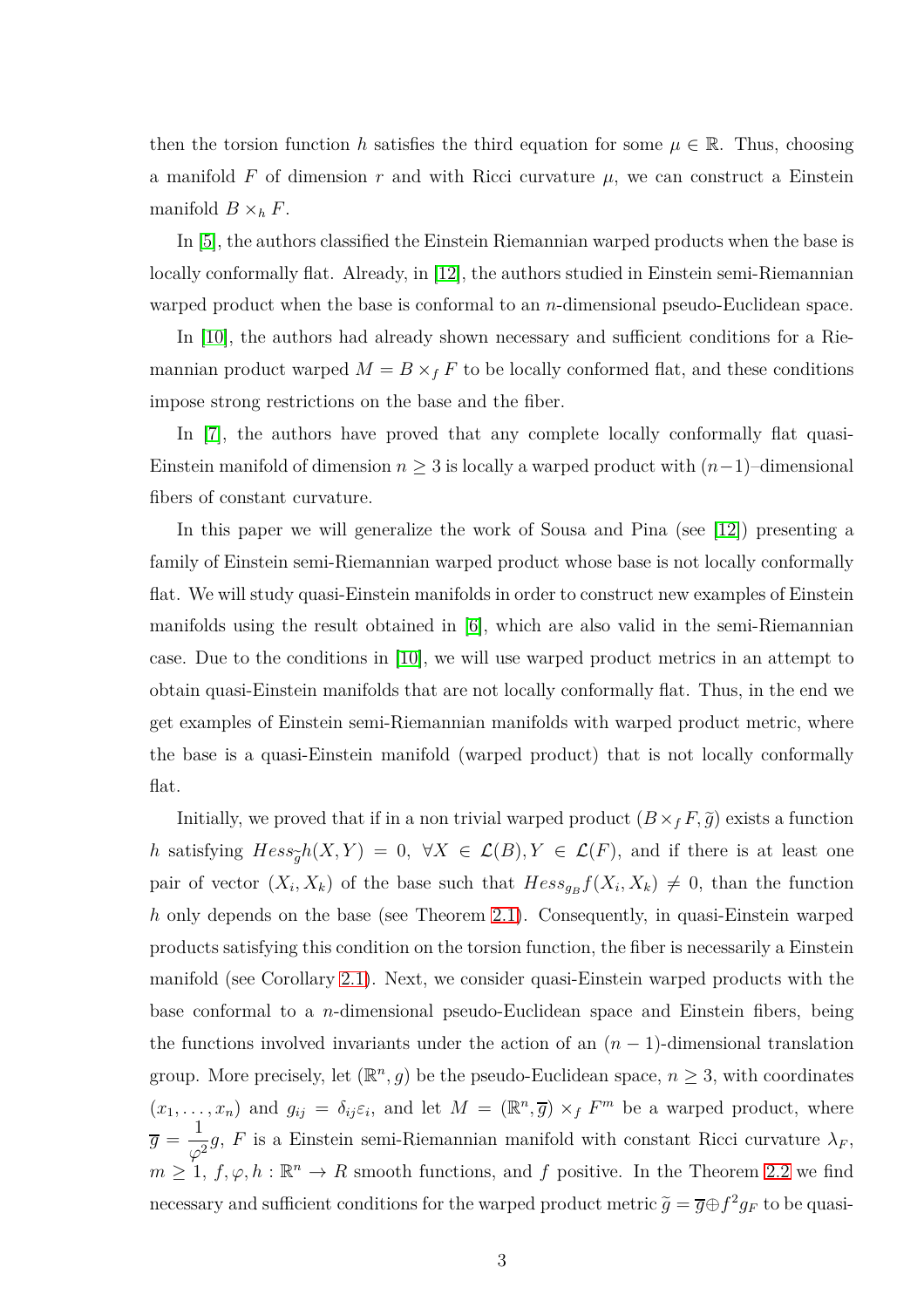Einstein; this is, so that it  $\tilde{q}$  satisfies the equation [\(2\)](#page-1-1). In the Theorem [2.3](#page-5-0) we consider  $\xi = \sum^{n}$  $\sum_{i=1}^{n} \alpha_i x_i, \ \alpha_i \in \mathbb{R}$  as a basic invariant for an  $(n-1)$ -dimensional translation group, and we try to get smooth functions  $f(\xi)$ ,  $\varphi(\xi)$  and  $h(\xi)$  such that  $\tilde{g}$  is quasi-Einstein with  $\rho = 0$  and *F* Ricci-flat. We first obtain necessary and sufficient conditions on  $f(\xi)$ ,  $\varphi(\xi)$ and  $h(\xi)$  for the existence of  $\tilde{g}$ . We show that these conditions are different depending on the direction  $\alpha = \sum_{n=1}^{\infty}$ *i*=1 *αi ∂ ∂x<sup>i</sup>* being null or not. In the case where  $\alpha$  is not null, some solutions are explicitly given in the Theorems [2.4](#page-5-1) and [2.5,](#page-6-0) and the other are implicitly given in Theorem [2.6.](#page-6-1) In this way, we present all solutions that are invariant under an  $(n-1)$ -dimensional translation group (see Theorem [2.7\)](#page-7-0). Already in the case where  $\alpha$ is null there are infinitely many solutions (see Theorem [2.8\)](#page-7-1). We illustrate this fact with some explicit examples. Finally, in the Corollaries [2.2](#page-8-0) and [2.3](#page-8-1) we present a family of Einstein semi-Riemannian warped products whose base is not locally conformally flat. These Einstein manifolds can also be seen as multiply warped products with two fibers, and are solutions in the vacuum case  $(T = 0)$  of the following equation

$$
Ric_{\widetilde{g}} - \frac{1}{2}K\widetilde{g} = T,
$$

where *K* is the scalar curvature of  $\tilde{g}$  and *T* is a symmetric tensor of order 2.

#### **2 Main Statements**

In what follows, we state our main results. We denote by  $f_{,x_ix_j}$ ,  $\varphi_{,x_ix_j}$  and  $h_{,x_ix_j}$  the second order derivative of  $f$ ,  $\varphi$  and  $h$  respectively, with respect to  $x_i$  and  $x_j$ .

<span id="page-3-0"></span>**Theorem 2.1.** Let  $M = B^n \times_f F^m$  be a non trivial semi-Riemannian warped product  $with$   $metric \ \tilde{g} = g_B \oplus f^2 g_F$ . If  $h : M \to \mathbb{R}$  is a function satisfying

<span id="page-3-2"></span>
$$
Hess_{\widetilde{g}}h(X,Y) = 0, \quad \forall X \in \mathcal{L}(B), Y \in \mathcal{L}(F), \tag{4}
$$

*and if there is at least one pair of vector*  $(X_i, X_k)$  *of the base such that*  $Hess_{g_B}f(X_i, X_k) \neq$ 0*, than h depends only on the base.*

As an application of Theorem [2.1](#page-3-0) we prove that under some condition on the torsion function, in a non trivial warped product quasi-Einstein, the fiber is Einstein.

<span id="page-3-1"></span>**Corollary 2.1.** Let  $M = B^n \times_f F^m$  be a non trivial semi-Riemannian warped product with  $metric \ \tilde{g} = g_B \oplus f^2 g_F$  and torsion function satisfying  $Hess_{g_B} f(X_i, X_k) \neq 0$  for some pair *of vectors of the base*  $(X_i, X_k)$ *. Consider*  $h : M \to \mathbb{R}$  *a function such that*  $(M, \tilde{g}, h, \rho)$  *is a*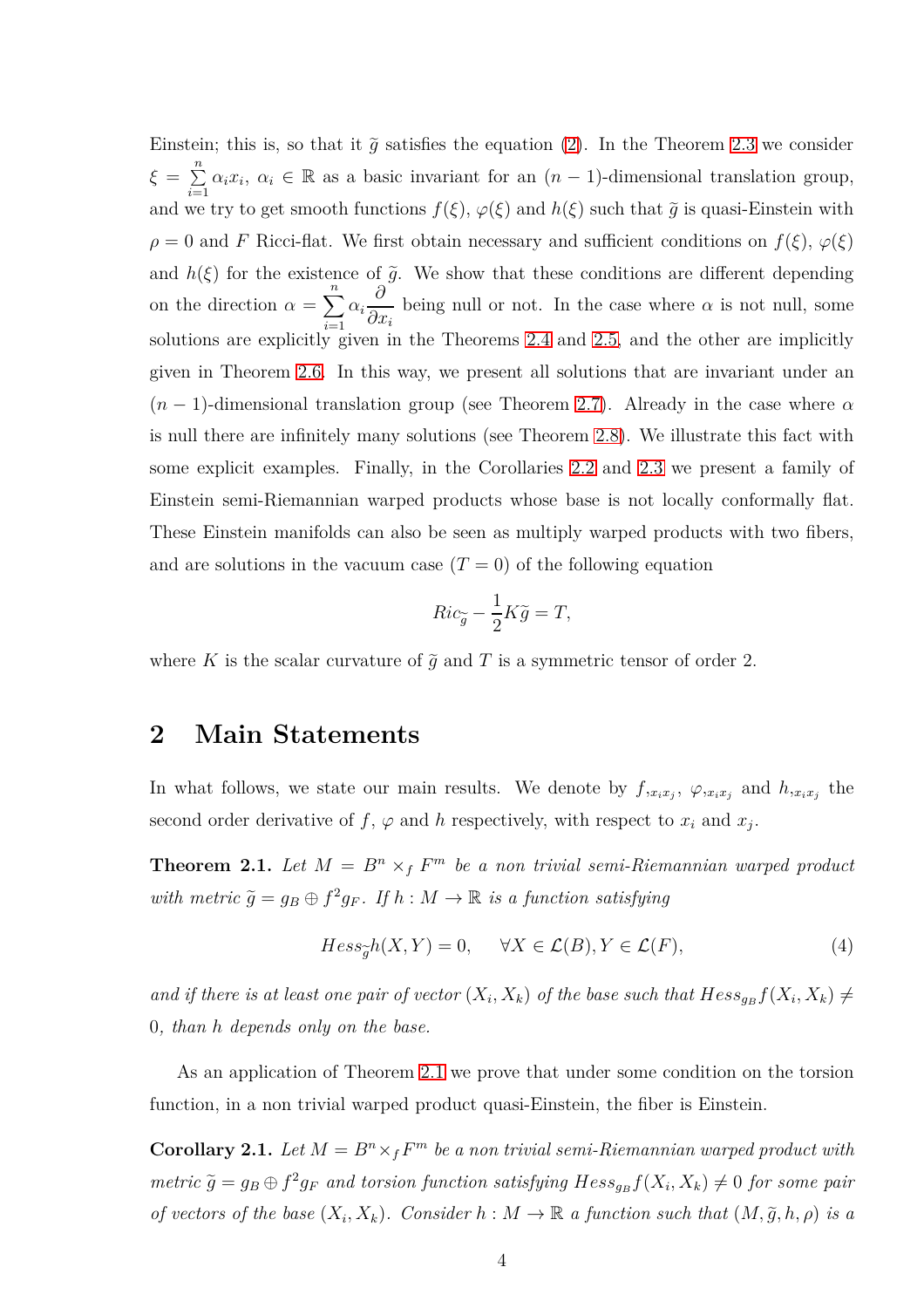*quasi-Einstein manifold, with*  $\rho \in \mathbb{R}$ . Then *h* depends only on the base and consequently *the fiber F is an Einstein manifold.*

The results obtained in Theorem [2.1](#page-3-0) and Corollary [2.1](#page-3-1) are valid in the Riemannian case. Motivated by the previous results we study the case of warped products quasi-Einstein with *h* depending only on the base and the fiber an Einstein manifold. In addition, in accordance with the objectives of our work, we will consider  $r \in \mathbb{N}$ .

<span id="page-4-0"></span>**Theorem 2.2.** Let  $(\mathbb{R}^n, g)$  be a pseudo-Euclidean space,  $n \geq 3$  with coordinates  $x =$  $(x_1, \dots, x_n)$  and  $g_{ij} = \delta_{ij} \varepsilon_i$ . Consider a warped product  $M = (\mathbb{R}^n, \overline{g}) \times_f F^m$  with metric  $\widetilde{g} = \overline{g} + f^2 g_F$ , where  $\overline{g} =$ 1  $\frac{1}{\varphi^2}$ g, *F is a Einstein semi-Riemannian manifold with constant Ricci curvature*  $\lambda_F$ ,  $m \geq 1$ ,  $f, \varphi, h : \mathbb{R}^n \to \mathbb{R}$ , are smooth functions and f is positive. *Then M is a quasi-Einstein manifold with*

$$
Ric_{\widetilde{g}} - \frac{r}{h}Hess_{\widetilde{g}}h = \rho \widetilde{g}, \qquad \rho \in \mathbb{R},
$$

*if and only if the functions*  $f$ *,*  $\varphi$  *and*  $h$  *satisfy:* 

<span id="page-4-1"></span>
$$
(n-2)fh\varphi_{,x_ix_j} - rf\varphi_{,x_ix_j} - mh\varphi_{,x_ix_j} - mh\varphi_{,x_i} f_{,x_j} - mh\varphi_{,x_j} f_{,x_i} - rf\varphi_{,x_i} h_{,x_j}
$$
  

$$
-rf\varphi_{,x_j} h_{,x_i} = 0, \quad \forall i, j = 1, ..., n, \quad i \neq j,
$$
 (5)

<span id="page-4-2"></span>
$$
\varphi[(n-2)fh\varphi_{,x_ix_i} - rf\varphi h_{,x_ix_i} - mh\varphi f_{,x_ix_i} - 2mh\varphi_{,x_i} f_{,x_i} - 2rf\varphi_{,x_i} h_{,x_i}] \n+ \varepsilon_i \sum_{k=1}^n \varepsilon_k [fh\varphi \varphi_{,x_kx_k} - (n-1)fh(\varphi_{,x_k})^2 + mh\varphi \varphi_{,x_k} f_{,x_k} + rf\varphi \varphi_{,x_k} h_{,x_k}] = \varepsilon_i \rho fh, \quad (6) \n\forall i = 1, ..., n, \n\sum_{k=1}^n \varepsilon_k [-fh\varphi^2 f_{,x_kx_k} + (n-2)fh\varphi \varphi_{,x_k} f_{,x_k} - (m-1)h\varphi^2 (f_{,x_k})^2 - rf\varphi^2 f_{,x_k} h_{,x_k}] \n= h[\rho f^2 - \lambda_F].
$$
\n(7)

<span id="page-4-3"></span>As the problem posed is difficult to be studied in the general case, one way of treating the problem is to try to find solutions that are invariant by subgroups of isometries of the space. In this sense, we will try to find solutions invariant by the action of an  $(n-1)$ dimensional translation group.

We want to find solutions of the system [\(5\)](#page-4-1), [\(6\)](#page-4-2) and [\(7\)](#page-4-3) of the form  $f(\xi)$ ,  $h(\xi)$  and  $\varphi(\xi)$ , where  $\xi = \sum^{n}$  $\sum_{i=1}^{n} \alpha_i x_i, \ \alpha_i \in \mathbb{R}$ . Whenever  $\sum_{i=1}^{n} \varepsilon_i \alpha_i^2 \neq 0$ , without loss of generality, we may assume that  $\sum_{i=1}^{n} \varepsilon_i \alpha_i^2 = \pm 1$ . The following theorem provides the system of ordinary differential equations that must be satisfied by such solutions.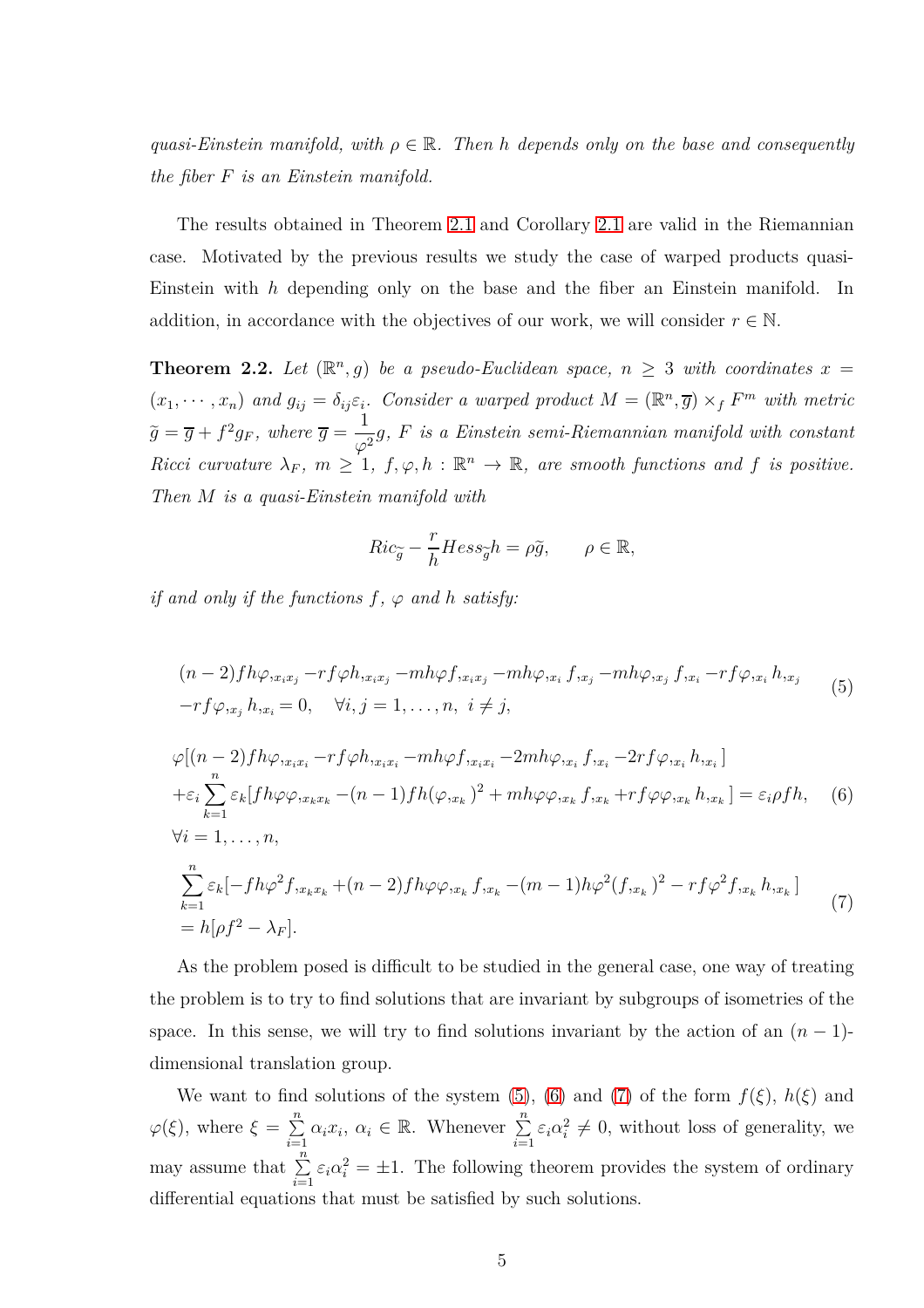<span id="page-5-0"></span>**Theorem 2.3.** Let  $(\mathbb{R}^n, g)$  be a pseudo-Euclidean space,  $n \geq 3$  with coordinates  $x =$  $(x_1, \dots, x_n)$  and  $g_{ij} = \delta_{ij} \varepsilon_i$ . Consider a warped product  $M = (\mathbb{R}^n, \overline{g}) \times_f F^m$  with metric  $\widetilde{g} = \overline{g} + f^2 g_F$ , where  $\overline{g} =$ 1  $\frac{1}{\varphi^2}$ g, *F is a Einstein semi-Riemannian manifold with constant Ricci curvature*  $\lambda_F$ ,  $m \geq 1$ , and  $f(\xi)$ ,  $\varphi(\xi)$  *e*  $h(\xi)$  are smooth functions, with  $\xi = \sum_{i=1}^n$  $\sum_{i=1}^{\infty} \alpha_i x_i,$  $\alpha_i \in \mathbb{R}$ , and  $\sum_{i=1}^n \varepsilon_i \alpha_i^2 = \varepsilon_{i_0}$  or  $\sum_{i=1}^n \varepsilon_i \alpha_i^2 = 0$ . Then the  $(M, \tilde{g}, h)$  is a quasi-Einstein semi-*Riemannian manifold if, only if, the functions*  $f$ *,*  $\varphi$  *and*  $h$  *satisty* 

*(i)*

<span id="page-5-2"></span>
$$
\begin{cases}\n(n-2)f h\varphi'' - rf\varphi h'' - mh\varphi f'' - 2mh\varphi' f' - 2rf\varphi' h' = 0 \\
\sum_{k=1}^{n} \varepsilon_k \alpha_k^2 [fh\varphi \varphi'' - (n-1)fh(\varphi')^2 + mh\varphi \varphi' f' + rf\varphi \varphi' h'] = \rho fh \\
\sum_{k=1}^{n=1} \varepsilon_k \alpha_k^2 [-fh\varphi^2 f'' + (n-2)fh\varphi \varphi' f' - (m-1)h\varphi^2 (f')^2 - rf\varphi^2 f'h'] = h[\rho f^2 - \lambda_F]\n\end{cases}
$$
\n(8)

*whenever*  $\sum_{i=1}^{n} \varepsilon_i \alpha_i^2 = \varepsilon_{i_0}$ *, and* 

$$
(ii)
$$

$$
\begin{cases}\n(n-2)fh\varphi'' - rf\varphi h'' - mh\varphi f'' - 2mh\varphi' f' - 2rf\varphi'h' = 0\\
\rho = \lambda_F = 0\n\end{cases}
$$
\nwhenever

\n
$$
\sum_{i=1}^{n} \varepsilon_i \alpha_i^2 = 0.
$$
\n(9)

In the following three results we describe all the solutions of [\(8\)](#page-5-2) when  $\rho = 0$  and  $F^m$ is a Ricci-flat manifold. In the first two theorems, we studied separately the cases  $r \neq 1$ and  $r=1$ .

<span id="page-5-1"></span>**Theorem 2.4.** Let  $(\mathbb{R}^n, g)$  be a pseudo-Euclidean space,  $n \geq 3$  with coordinates  $x =$  $(x_1, \dots, x_n)$  and  $g_{ij} = \delta_{ij} \varepsilon_i$ . Consider smooth functions  $f(\xi)$ ,  $h(\xi)$  and  $\varphi(\xi)$ , where  $\xi = \sum^{n}$  $\sum_{i=1}^{n} \alpha_i x_i, \ \alpha_i \in \mathbb{R}, \ and \ \sum_{i=1}^{n} \varepsilon_i \alpha_i^2 = \varepsilon_{i_0}, \ given \ by$ 

<span id="page-5-3"></span>
$$
\begin{cases}\nf_{\pm}(\xi) = c_1[(a - rN_{\pm})\xi + c]^{-\frac{1}{a - rN_{\pm}}} \\
h_{\pm}(\xi) = c_2[(a - rN_{\pm})\xi + c]^{-\frac{N_{\pm}}{a - rN_{\pm}}}, \\
\varphi_{\pm}(\xi) = c_3[(a - rN_{\pm})\xi + c]^{-\frac{k}{a - rN_{\pm}}} \n\end{cases}
$$
\n(10)

*with*  $k, c_1, c_2, c_3, N_+ \in \mathbb{R}, k, c_1, c_2, c_3 > 0$ ,

$$
N_{\pm} = \frac{r(k+a) \pm \sqrt{r^2(k+a)^2 - r(r-1)(a^2 - b)}}{r(r-1)}, \quad r > 0, \quad r \neq 1, \quad r(k+a)^2 \geq (r-1)(a^2 - b),
$$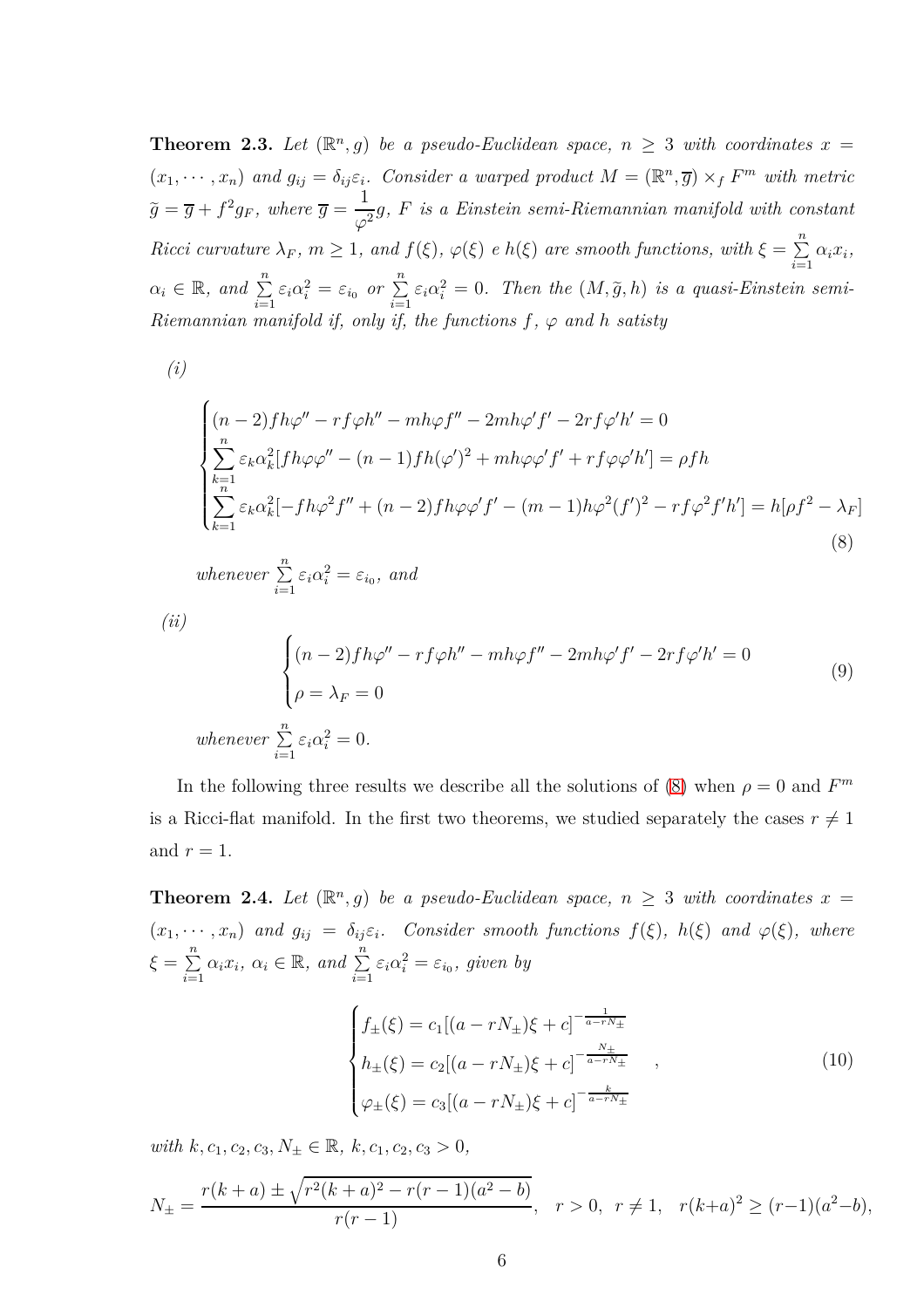$a = (n-2)k - m$  and  $b = m(2k+1) - (n-2)k^2$ . Then  $(\mathbb{R}^n \times_f F^m, \tilde{g}, h)$  is a quasi-Einstein *semi-Riemannian manifold, with*  $\tilde{g} = \overline{g} + f^2 g_F$ ,  $\overline{g} =$ 1  $\frac{1}{\varphi^2}$ g and *F Ricci-flat. These solutions are defined on the half space defined by*  $\sum_{n=1}^{n}$  $\sum_{i=1} \alpha_i x_i >$ *c*  $a - rN_{\pm}$ *.*

<span id="page-6-0"></span>**Theorem 2.5.** Let  $(\mathbb{R}^n, g)$  be a pseudo-Euclidean space,  $n \geq 3$  with coordinates  $x =$  $(x_1, \dots, x_n)$  and  $g_{ij} = \delta_{ij} \varepsilon_i$ . Consider smooth functions  $f(\xi)$ ,  $h(\xi)$  and  $\varphi(\xi)$ , where  $\xi = \sum^{n}$  $\sum_{i=1}^{n} \alpha_i x_i, \ \alpha_i \in \mathbb{R}, \ and \ \sum_{i=1}^{n} \varepsilon_i \alpha_i^2 = \varepsilon_{i_0}, \ given \ by$ 

<span id="page-6-2"></span>
$$
\begin{cases}\nf(\xi) = c_1[(a - N)\xi + c]^{-\frac{1}{a - N}} \\
h(\xi) = c_2[(a - N)\xi + c]^{-\frac{N}{a - N}} \\
\varphi(\xi) = c_3[(a - N)\xi + c]^{-\frac{k}{a - N}}\n\end{cases}
$$
\n(11)

*with*  $k, c_1, c_2, c_3, N_+ \in \mathbb{R}, k, c_1, c_2, c_3 > 0,$ 

$$
N = \frac{a^2 - b}{2(k + a)}, \quad k + a \neq 0, \quad r = 1,
$$

 $a = (n-2)k - m$  and  $b = m(2k+1) - (n-2)k^2$ . Then  $(\mathbb{R}^n \times_f F^m, \tilde{g}, h)$  is a quasi-Einstein *semi-Riemannian manifold, with*  $\tilde{g} = \overline{g} + f^2 g_F$ ,  $\overline{g} =$ 1  $\frac{1}{\varphi^2}$ g and *F Ricci-flat. These solutions are defined on the half space defined by*  $\sum_{n=1}^{n}$  $\sum_{i=1} \alpha_i x_i > 2c(k+a)$  $\frac{2b(n+2)}{a^2+b+2ka}$ .

<span id="page-6-1"></span>**Theorem 2.6.** Let  $(\mathbb{R}^n, g)$  be a pseudo-Euclidean space,  $n \geq 3$  with coordinates  $x =$  $(x_1, \dots, x_n)$  and  $g_{ij} = \delta_{ij} \varepsilon_i$ . Consider the functions  $x(\xi)$  and  $z(\xi)$ , where  $\xi = \sum_{i=1}^n$  $\sum_{i=1}^{\infty} \alpha_i x_i,$  $\alpha_i \in \mathbb{R}$ , and  $\sum_{i=1}^n \varepsilon_i \alpha_i^2 = \varepsilon_{i_0}$ , given by

<span id="page-6-4"></span>
$$
\begin{cases}\nv(z)z' - c(a - rz)e^{\int v(z)dz} = 0, & c > 0, \\
x = ce^{\int v(z)dz}\n\end{cases}
$$
\n(12)

*where*  $v(z) = \frac{r(a - rz)}{(a - 1) \cdot 2 \cdot 2 \cdot (a - 1)}$  $r(r-1)z^2 - 2r(k+a)z + a^2 - b$ , with  $k > 0$ ,  $a = (n-2)k - m$ ,  $b =$  $m(2k+1) - (n-2)k^2$ ,  $n, m \in \mathbb{N}, n \geq 3$ . Let  $f(\xi), \varphi(\xi)$  and  $h(\xi)$  be functions obtained *by integrating*

<span id="page-6-3"></span>
$$
\frac{f'}{f}(\xi) = x(\xi), \qquad \frac{\varphi'}{\varphi}(\xi) = kx(\xi), \qquad \frac{h'}{h}(\xi) = x(\xi)z(\xi). \tag{13}
$$

*Then*  $(\mathbb{R}^n \times_f F^m, \tilde{g}, h)$  *is a quasi-Einstein semi-Riemannian manifold, with*  $\tilde{g} = \overline{g} + f^2 g_F$ ,  $\overline{g}$   $=$ 1  $\frac{1}{\varphi^2}$ g and *F Ricci-flat.*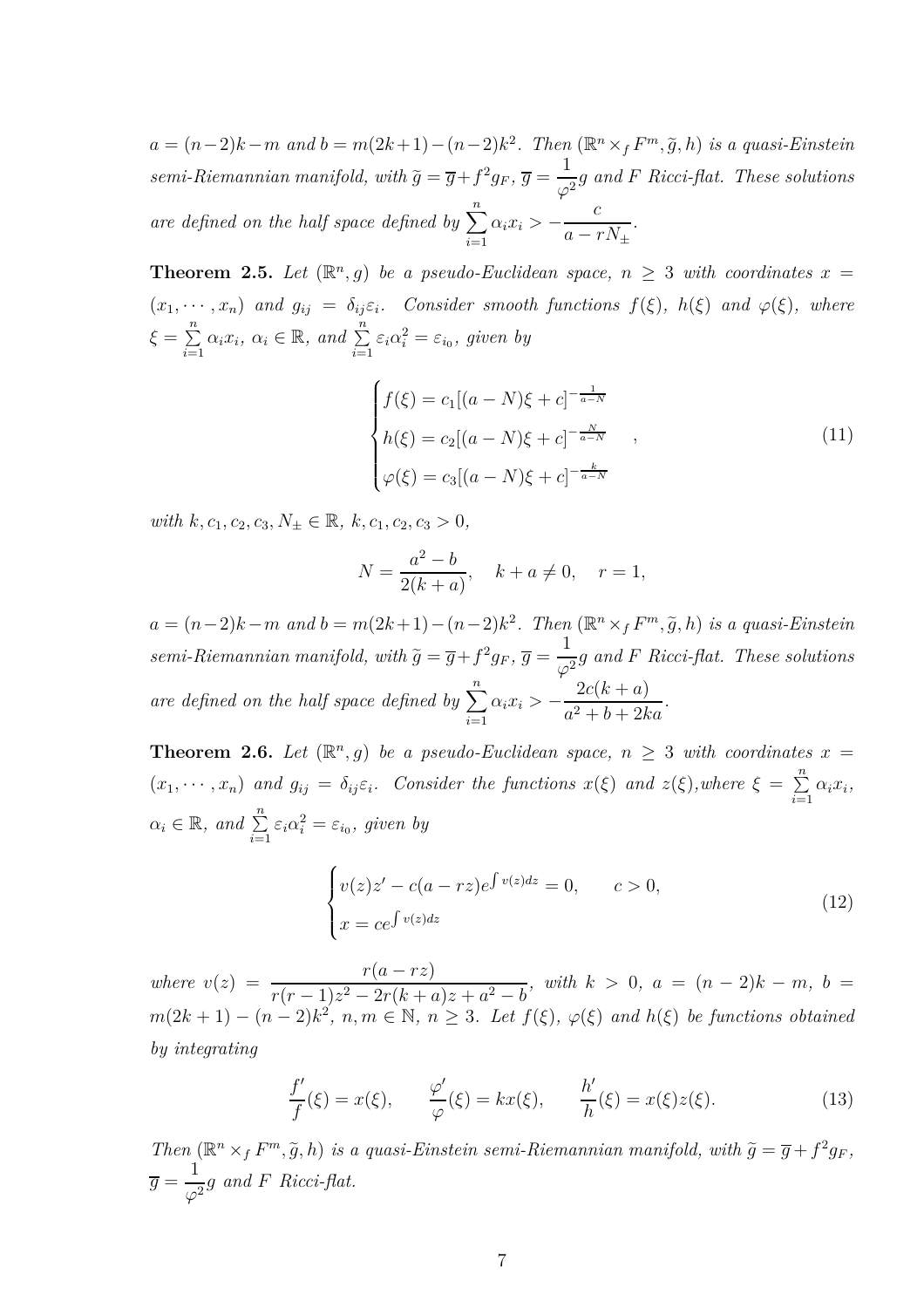<span id="page-7-0"></span>**Theorem 2.7.** Let  $(\mathbb{R}^n, g)$  be a pseudo-Euclidean space,  $n \geq 3$  with coordinates  $x =$  $(x_1, \dots, x_n)$  and  $g_{ij} = \delta_{ij} \varepsilon_i$ . Let  $(\mathbb{R}^n \times_f F^m, \tilde{g}, h)$  be a quasi-Einstein semi-Riemannian *manifold, with*  $\tilde{g} = \overline{g} + f^2 g_F$ ,  $\overline{g} =$ 1  $\frac{1}{\varphi^2}$ g and *F Ricci-flat. Then f*,  $\varphi$  and *h* are invariant *under an*  $(n - 1)$ -dimensional translation group whose basic invariant is  $\xi = \sum_{i=1}^{n}$  $\sum_{i=1}^{\infty} \alpha_i x_i,$  $\alpha_i \in \mathbb{R}$ *, where*  $\alpha = \sum_{i=1}^n \alpha_i \frac{\partial}{\partial x_i}$ *∂x<sup>i</sup> is a non-null vector if, and only if, f, ϕ and h are given as in Theorems [2.4,](#page-5-1) [2.5](#page-6-0) or [2.6.](#page-6-1)*

The following theorem shows that there are infinitely many quasi-Einstein semi-Riemannian warped product  $(M = \mathbb{R}^n \times_f F^m, \tilde{g}, h)$  with zero *r*-Bakry-Emery tensor, where  $\tilde{g}$  =  $\overline{g} + f^2 g_F$ ,  $\overline{g} = \frac{1}{\varphi^2} g$  and *F* is a Ricci-flat manifold, which are invariant under the action of an  $(n-1)$ –dimensional group acting on  $\mathbb{R}^n$ , when  $\alpha = \sum^n$ *i*=1 *αi ∂ ∂x<sup>i</sup>* is a null vector.

<span id="page-7-1"></span>**Theorem 2.8.** Let  $(\mathbb{R}^n, g)$  be a pseudo-Euclidean space,  $n \geq 3$  with coordinates  $x =$  $(x_1, \dots, x_n)$  and  $g_{ij} = \delta_{ij} \varepsilon_i$ . Consider  $f(\xi)$  and  $\varphi(\xi)$  any positive differentiable functions, *where*  $\xi = \sum^{n}$  $\sum_{i=1}^{n} \alpha_i x_i$  and  $\sum_{i=1}^{n} \varepsilon_i \alpha_i^2 = 0$ , and  $h(\xi)$  given by ordinary differential equation  $-\int f \phi h'' - 2r f \phi' h' + [(n-2) f \phi'' - m \phi f'' - 2m \phi' f'] h = 0.$  (14)

<span id="page-7-2"></span>*Then*  $(M = \mathbb{R}^n \times_f F^m, \tilde{g}, h)$  *is a quasi-Einstein semi-Riemannian manifold, where*  $\tilde{g}$  =  $\overline{g} + f^2 g_F$ ,  $\overline{g} = \frac{1}{\varphi^2} g$  and *F* is a Ricci-flat manifold.

Let us present two examples illustrating the Theorem [2.8.](#page-7-1) Let  $f(\xi) = k_1 e^{A\xi}$  and  $\varphi(\xi) = k_2 e^{B\xi}$ , where  $k_1, k_2 > 0$ , *A*, *B* ∈ ℝ with  $C = r^2 B^2 + r[(n-2)B^2 - mA^2 - 2mAB] ≥ 0$ ,  $\xi = \sum^{n}$  $\sum_{i=1}^{n} \alpha_i x_i$  and  $\sum_{i=1}^{n} \varepsilon_i \alpha_i^2 = 0$ . In this case, the equation [\(14\)](#page-7-2) becomes

$$
k_1k_2e^{(A+B)\xi}\{-rh'' - 2rBh' + [(n-2)B^2 - mA^2 - 2mAB]h\} = 0.
$$

Then *h* is given by  $h(\xi) = c_1 e^{[\frac{-rB+\sqrt{C}}{r}]\xi} + c_2 e^{[\frac{-rB-\sqrt{C}}{r}]\xi}$ , where  $c_1, c_2 \in \mathbb{R}$ . By Theorem [2.8,](#page-7-1)  $(M = \mathbb{R}^n \times_f F^m, \tilde{g}, h)$  is a quasi-Einstein manifold with  $\rho = 0$  and *F* Ricci-flat.

In [\[2\]](#page-23-3), the authors considered  $\varepsilon_1 = -1$ ,  $\varepsilon_2 = 1$ ,  $\alpha_1 = \alpha_2 = 1$ , and  $\alpha_l = 0$  with  $3 \leq l \leq n$ . Then  $\sum_{k=1}^{n} \varepsilon_k \alpha_k^2 = 0$  and  $\xi = x_1 + x_2$ , and under these conditions they showed *k*=1 that if  $f(\xi) = e^{(\sqrt{n-1}-1)\xi}$  and  $\varphi(\xi) = e^{\xi}$ , the warped product  $(\mathbb{R}^n, \overline{g}) \times_f \mathbb{R}$  with metric  $\tilde{g} = \overline{g} \oplus f^2(-dt^2)$  is complete. We observed that this is a particular case from the previous example. In fact, just do  $A = \sqrt{n-1} - 1$  e  $B = k_1 = k_2 = m = 1$ . In this case, we obtain that  $C = r(r-1)$  and  $h(\xi) = c_1 e^{[\frac{-r+\sqrt{r(r-1)}}{r}]\xi} + c_2 e^{[\frac{-r-\sqrt{r(r-1)}}{r}]\xi}$ , with  $c_1, c_2 \in \mathbb{R}$ . Therefore,

$$
(M, \tilde{g}, h) = \left( \mathbb{R}^n \times_f \mathbb{R}, \frac{1}{\varphi^2} \oplus f^2(-dt^2), c_1 e^{[\frac{-r + \sqrt{r(r-1)}}{r}]\xi} + c_2 e^{[\frac{-r - \sqrt{r(r-1)}}{r}]\xi} \right)
$$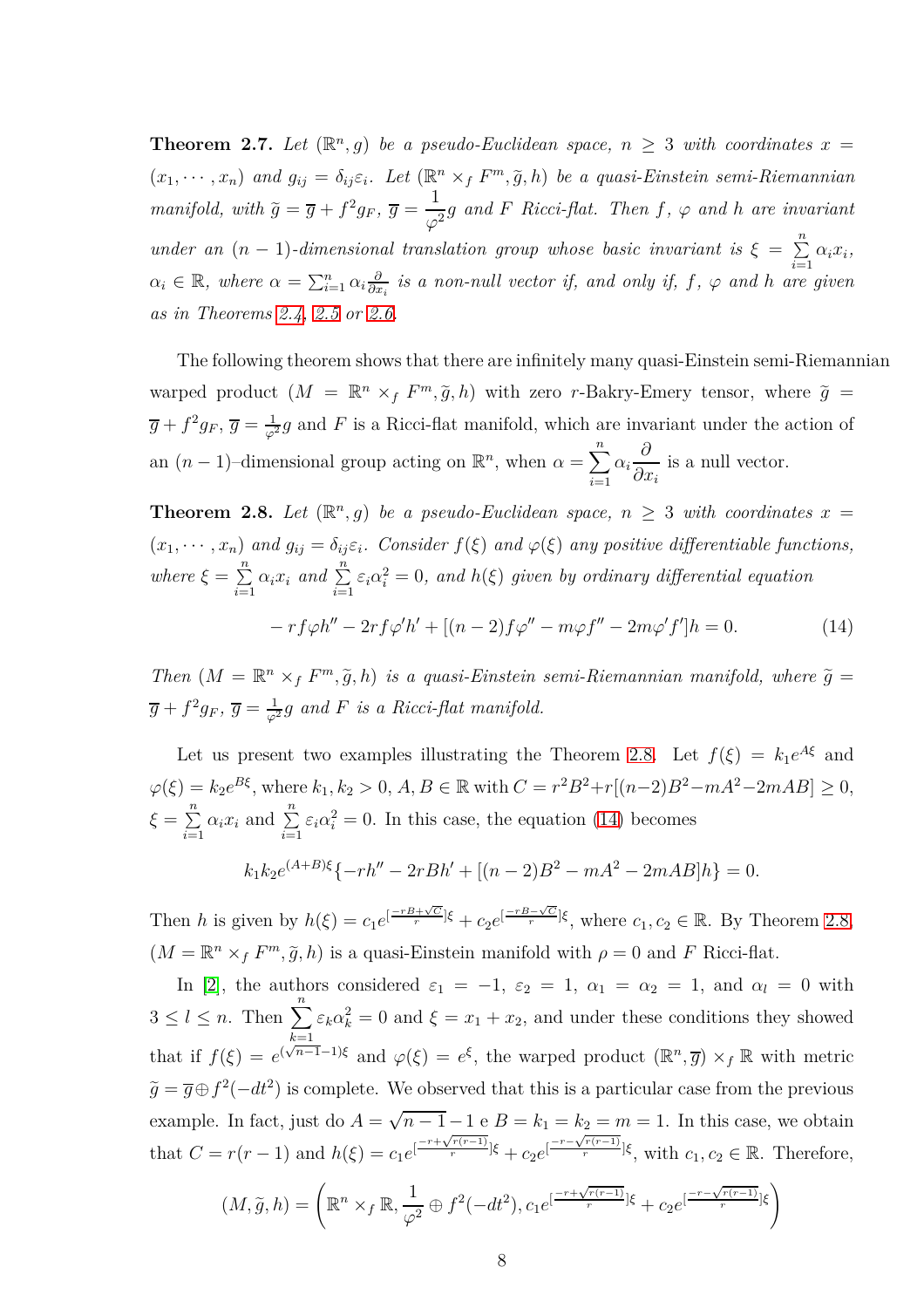is a complete quasi-Einstein manifold, where  $f(\xi) = e^{(\sqrt{n-1}-1)\xi}$ ,  $\varphi(\xi) = e^{\xi}$ ,  $\sum_{n=1}^{\infty}$ *k*=1  $\varepsilon_k \alpha_k^2 = 0$ and  $\xi = x_1 + x_2$ .

Now, if we choose  $f(\xi) = \varphi(\xi) = \xi^2$ , where  $\xi \in \mathbb{R}^n \setminus \{0\}$ ,  $\xi = \sum_{i=1}^n$  $\sum_{i=1}^{n} \alpha_i x_i$  and  $\sum_{i=1}^{n} \varepsilon_i \alpha_i^2 = 0$ , [\(14\)](#page-7-2) becomes

$$
\xi^2 h'' + 4\xi h' + \frac{10m - 2(n - 2)}{r} h = 0,
$$

which is an Cauchy-Euler equation. Then *h* is given by

$$
h = \begin{cases} |\xi|^{-\frac{3}{2}} (c_1 |\xi|^{\lambda} + c_2 |\xi|^{-\lambda}), & \text{if } 9 > \frac{40m - 8(n-2)}{r} \\ |\xi|^{-\frac{3}{2}} (c_1 + c_2 \ln |\xi|), & \text{if } 9 = \frac{40m - 8(n-2)}{r} \\ |\xi|^{-\frac{3}{2}} [c_1 \sin(\lambda \ln |\xi|) + c_1 \cos(\lambda \ln |\xi|)], & \text{if } 9 < \frac{40m - 8(n-2)}{r} \end{cases}
$$

where  $\lambda =$ 1 2  $\Big|9 40m - 8(n - 2)$ *r*  $\begin{picture}(20,20) \put(0,0){\vector(1,0){10}} \put(15,0){\vector(1,0){10}} \put(15,0){\vector(1,0){10}} \put(15,0){\vector(1,0){10}} \put(15,0){\vector(1,0){10}} \put(15,0){\vector(1,0){10}} \put(15,0){\vector(1,0){10}} \put(15,0){\vector(1,0){10}} \put(15,0){\vector(1,0){10}} \put(15,0){\vector(1,0){10}} \put(15,0){\vector(1,0){10}} \put(15,0){\vector(1$  $\frac{1}{2}$  and  $c_1, c_2 \in \mathbb{R}$ . By Theorem [2.8,](#page-7-1)  $(M = \mathbb{R}^n \setminus \{0\} \times_f)$  $F^m$ ,  $\tilde{g}$ , *h*) is a quasi-Einstein manifold with  $\rho = 0$  and *F* Ricci-flat.

In the next two results we used the quasi-Einstein manifolds explicitly obtained in Theorems [2.4](#page-5-1) and [2.5,](#page-6-0) and implicitly obtained in Theorems [2.6](#page-6-1) and [2.8,](#page-7-1) to build Ricciflat warped product Einstein manifolds whose base is not locally conformally flat.

<span id="page-8-0"></span>**Corollary 2.2.** Let  $(\mathbb{R}^n, g)$  be a pseudo-Euclidean space,  $n \geq 3$  with coordinates  $x =$  $(x_1, \dots, x_n)$  and  $g_{ij} = \delta_{ij} \varepsilon_i$ . Consider smooth functions  $f(\xi)$ ,  $h(\xi)$  and  $\varphi(\xi)$ , where  $\xi =$  $\sum_{n=1}^{\infty}$  $\sum_{i=1}^{n} \alpha_i x_i, \ \alpha_i \in \mathbb{R}$ , and  $\sum_{i=1}^{n} \varepsilon_i \alpha_i^2 = \varepsilon_{i_0}$ , explicitly given by [\(10\)](#page-5-3) or [\(11\)](#page-6-2), or implicitly given by [\(14\)](#page-7-2) and defined in space  $\{\xi \in \mathbb{R}^n / f(\xi) > 0, h(\xi) > 0, \varphi(\xi) \neq 0\}$ . Then  $(\mathbb{R}^n \times_f F_1^m) \times_h F_2^r$ *with metric*  $\tilde{g} = (\overline{g} \oplus f^2 g_{F_1}) \oplus h^2 g_{F_2}$  is a Ricci-flat Einstein semi-Riemannian manifold, *where*  $F_1^m$  *and*  $F_2^r$  *are Ricci-flat Einstein manifold of dimension m and r respectively.* 

The solutions of the ordinary differential equation [\(14\)](#page-7-2) generate infinite Einstein man-ifolds as given in Corollary [2.2.](#page-8-0) To exemplify this result, we recall that if  $f(\xi) = k_1 e^{A\xi}$ and  $\varphi(\xi) = k_2 e^{B\xi}$ , where  $k_1, k_2 > 0$ ,  $A, B \in \mathbb{R}$  with  $(n-2)B^2 - mA^2 - 2mAB \ge 0$ ,  $\xi = \sum^{n}$  $\sum_{i=1}^{n} \alpha_i x_i$  and  $\sum_{i=1}^{n} \varepsilon_i \alpha_i^2 = 0$ , then h is given by  $h(\xi) = c_1 e^{\left[\frac{-rB + \sqrt{C}}{r}\right]\xi} + c_2 e^{\left[\frac{-rB - \sqrt{C}}{r}\right]\xi}$ , where  $C = r^2B^2 + r[(n-2)B^2 - mA^2 - 2mAB], c_1, c_2 \in \mathbb{R}$ . Thus  $(\mathbb{R}^n \times_f F_1^m, \overline{g} \oplus g_{F_1}, h)$  is a quasi-Einstein manifold with  $\rho = 0$  and  $F_1$  Ricci-flat (see example of the Theorem [2.8\)](#page-7-1). Now, if we choose a Ricci-flat manifold  $(F_2^r, g_{F_2})$ , by the Corollary [2.2](#page-8-0) we have that  $(\mathbb{R}^n \times_f F_1^m) \times_h F_2^r$  is a Ricci-flat Einstein manifold.

<span id="page-8-1"></span>**Corollary 2.3.** Let  $(\mathbb{R}^n, g)$  be a pseudo-Euclidean space,  $n \geq 3$  with coordinates  $x =$  $(x_1, \dots, x_n)$  and  $g_{ij} = \delta_{ij} \varepsilon_i$ . Consider smooth functions  $f(\xi)$ ,  $h(\xi)$  and  $\varphi(\xi)$ , where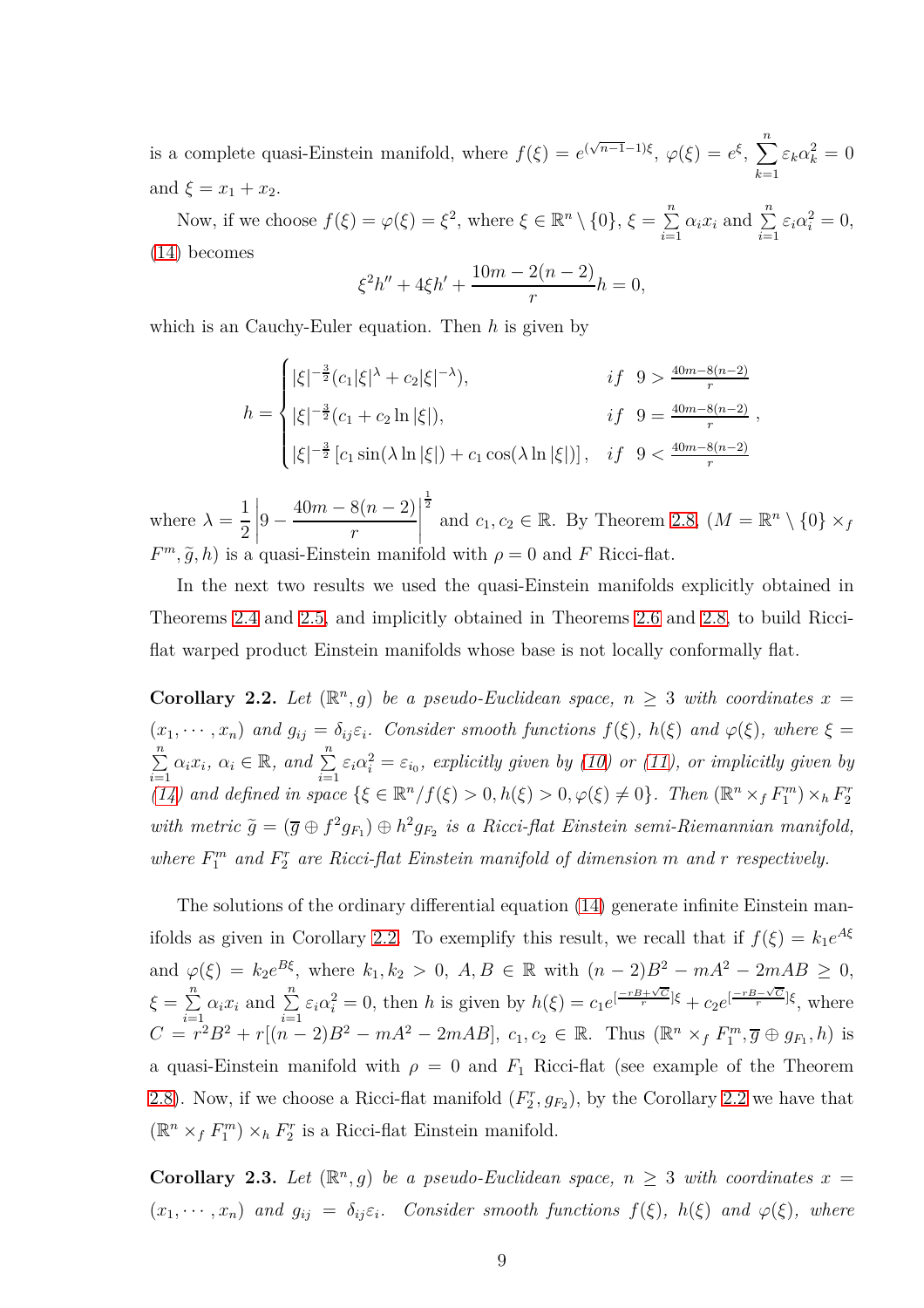$\xi = \sum^{n}$  $\sum_{i=1}^{n} \alpha_i x_i, \ \alpha_i \in \mathbb{R}$ *, implicitly given by [\(13\)](#page-6-3), defined in space*  $\{\xi \in \mathbb{R}^n / f(\xi) > 0, h(\xi) > 0\}$  $0, \varphi(\xi) \neq 0$ . Then  $(\mathbb{R}^n \times_f F_1^m) \times_h F_2^r$  with metric  $\tilde{g} = (\overline{g} \oplus f^2 g_{F_1}) \oplus h^2 g_{F_2}$  is a Ricci*flat Einstein semi-Riemannian manifold, where F m* 1 *is a Ricci-flat Einstein manifold of*  $dimension\ m\ and\ F_2^r\ is\ a\ Einstein\ manifold\ of\ dimension\ r\ .$ 

**Remark 2.1.** *The functions*  $h_{\pm}$  *and*  $h$ *, obtained in the Theorems* [2.4](#page-5-1) *and* [2.5](#page-6-0) *respectively, are positives in their definition spaces. For this reason we could use them as torsion functions in Corollary [2.2.](#page-8-0)*

**Remark 2.2.** *In the warped product Einstein manifolds obtained in the Corollaries [2.2](#page-8-0)* and [2.3](#page-8-1) the bases  $B = (\mathbb{R}^n \times_f F_1^m)$  are not locally conformally flat, due to the result in *[\[10\]](#page-24-3).*

**Remark 2.3.** *Note that, as the functions f and h in the Corollaries [2.2](#page-8-0) and [2.3](#page-8-1) are* defined only in space  $\mathbb{R}^n$ , we have to the Einstein manifolds  $(\mathbb{R}^n \times_f F_1^m) \times_h F_2^1$  are multiply *warped products, where the base is*  $(\mathbb{R}^n, \overline{g})$  *and the fibers are*  $F_1$  *and*  $F_2$  *with torsion functions f and h, respectively. This is,*

$$
((\mathbb{R}^n \times_f F_1^m) \times_h F_2^1, (\overline{g} \oplus f^2 g_{F_1}) \oplus h^2 g_{F_2}) = (\mathbb{R}^n \times_f F_1^m \times_h F_2^1, \overline{g} \oplus f^2 g_{F_1} \oplus h^2 g_{F_2}).
$$

## **3 Proofs of the Main Results**

*Proof of Theorem [2.1:](#page-3-0)* Let  $M = B^n \times_f F^m$  a warped product and  $h : M \to \mathbb{R}$  satisfying

$$
Hess_{\widetilde{g}}h(X,Y) = 0, \quad \forall X \in \mathcal{L}(B), Y \in \mathcal{L}(F).
$$

Considering  $X_1, \ldots, X_n \in \mathcal{L}(B)$  and  $Y_1, \ldots, Y_m \in \mathcal{L}(F)$ , where  $\mathcal{L}(B)$  and  $\mathcal{L}(F)$  are respectively the lift of a vector field on *B* and *F* to  $B \times F$ , we have

<span id="page-9-1"></span>
$$
\begin{cases}\nRic_{\widetilde{g}}(X_i, X_j) = Ric_{g_B}(X_i, X_j) - \frac{m}{f}Hess_{g_B}f(X_i, X_j), \ \forall i, j = 1, \dots, n \\
Ric_{\widetilde{g}}(X_i, Y_j) = 0, \ \forall i = 1, \dots, n, j = 1, \dots, m \\
Ric_{\widetilde{g}}(Y_i, Y_j) = Ric_{g_F}(Y_i, Y_j) - \left[ \frac{\Delta_{g_B}f}{f} + (m-1)\widetilde{g} \frac{(grad_{\widetilde{g}}f, grad_{\widetilde{g}}f)}{f^2} \right] \widetilde{g}(Y_i, Y_j), \ \forall i, j = 1, \dots, m\n\end{cases}
$$
\n(15)

How for hypothesis

<span id="page-9-0"></span>
$$
Hess_{\widetilde{g}}h(X_i, Y_j) = 0,\t\t(16)
$$

and for definition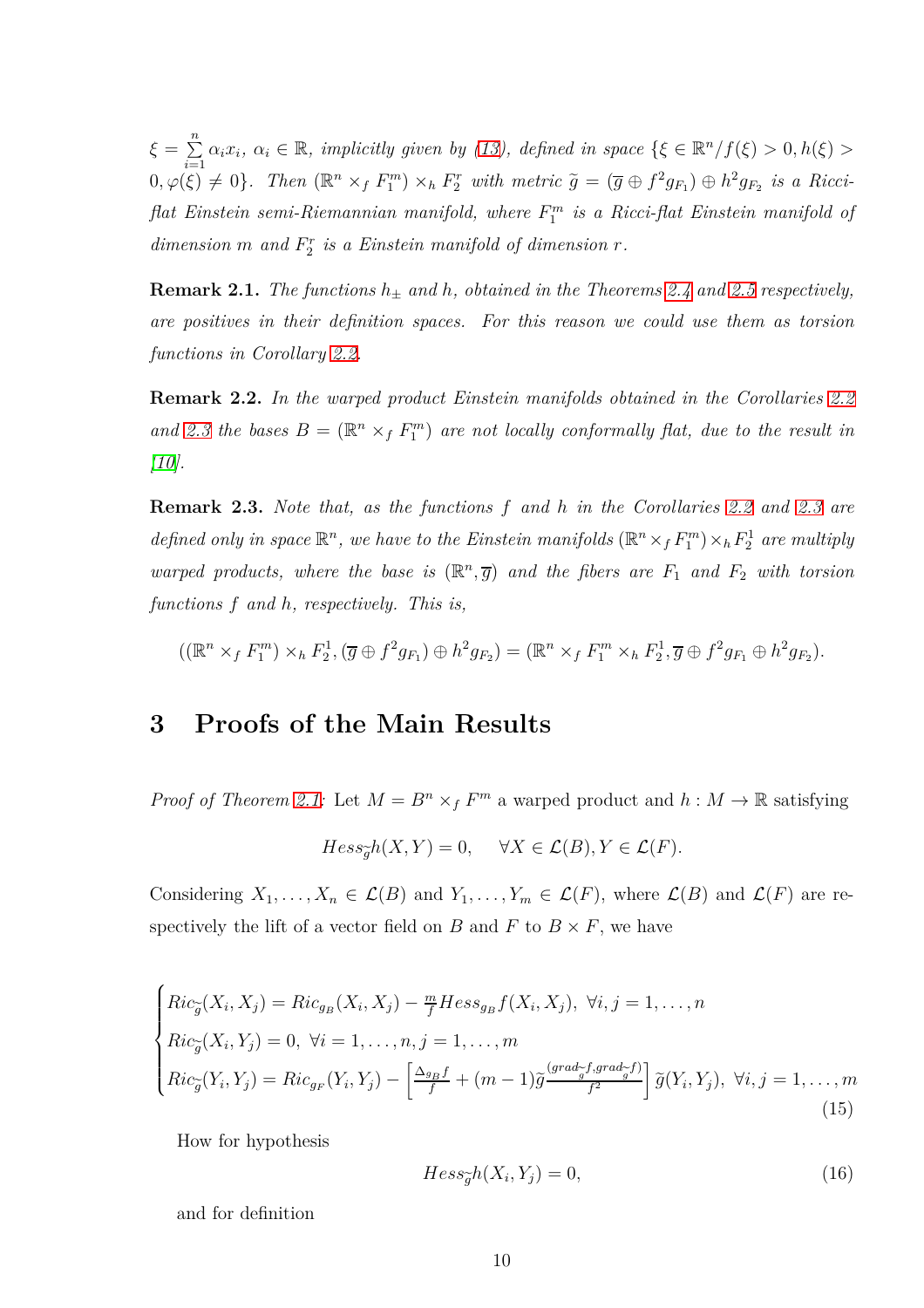$$
Hess_{\widetilde{g}}h(X_i, Y_j) = X_iY_j(h) - (\nabla_{X_i}Y_j)(h),
$$

 $\forall i = 1, \ldots, n, j = 1, \ldots, m$ , where  $\nabla$  is the connection of M, since (see [\[4\]](#page-23-4))

$$
\nabla_{X_i} Y_j = \frac{X_i(f)}{f} Y_j,
$$

we have

<span id="page-10-0"></span>
$$
Hess_{\widetilde{g}}h(X_i, Y_j) = h_{,x_iy_j} - \frac{f_{,x_i}}{f}h_{,y_j}.
$$
\n(17)

Using  $(16)$  and  $(17)$  we obtain

<span id="page-10-1"></span>
$$
h_{,x_iy_j} - \frac{f_{,x_i}}{f} h_{,y_j} = 0.
$$
\n(18)

If  $h = h(x_1, \ldots, x_n)$  then the equation [\(18\)](#page-10-1) is trivially satisfied. Suppose that there is at least one  $y_j$ , with  $1 \leq j \leq m$  such that  $h_{y_j} \neq 0$  in a point  $p \in M$ . Then  $h_{y_j} \neq 0$  in a neighbourhood  $V_p$  of  $p$ . In this case, it follows from  $(18)$  that

<span id="page-10-2"></span>
$$
\frac{h_{,x_iy_j}}{h_{,y_j}} = \frac{f_{,x_i}}{f}, \quad \forall i = 1, \dots, n, j = 1, \dots, m.
$$
\n(19)

Integrating  $(19)$  in relation to  $x_i$  we obtain

$$
\ln h_{,y_j} = \ln f + l(\hat{x}_i),
$$

this is,

<span id="page-10-3"></span>
$$
h_{,y_j} = f e^{l(\hat{x}_i)}.\tag{20}
$$

Fixing *i* and *j* in [\(20\)](#page-10-3) and deriving in relation to  $x_k$  with  $k \neq i$ , we obtain

$$
h_{,y_jx_k} = f_{,x_k} e^{l(\hat{x_i})} + fl_{,x_k} e^{l(\hat{x_i})},
$$

which is equivalent to

$$
\frac{h_{,x_ky_j}}{h_{,y_j}} = \frac{f_{,x_k}}{f} + l_{,x_k}.
$$

Using  $(19)$  we have

 $l_{,x_k} = 0,$ 

and this means that  $l$  does not depend  $x_k$ , this is

$$
l = l(\hat{x_i}, \hat{x_k}).
$$

Repeating this process we obtain that *l* depends only on the fiber. Therefore

<span id="page-10-4"></span>
$$
h_{,y_j} = f e^{l(y_1,...,y_m)},\tag{21}
$$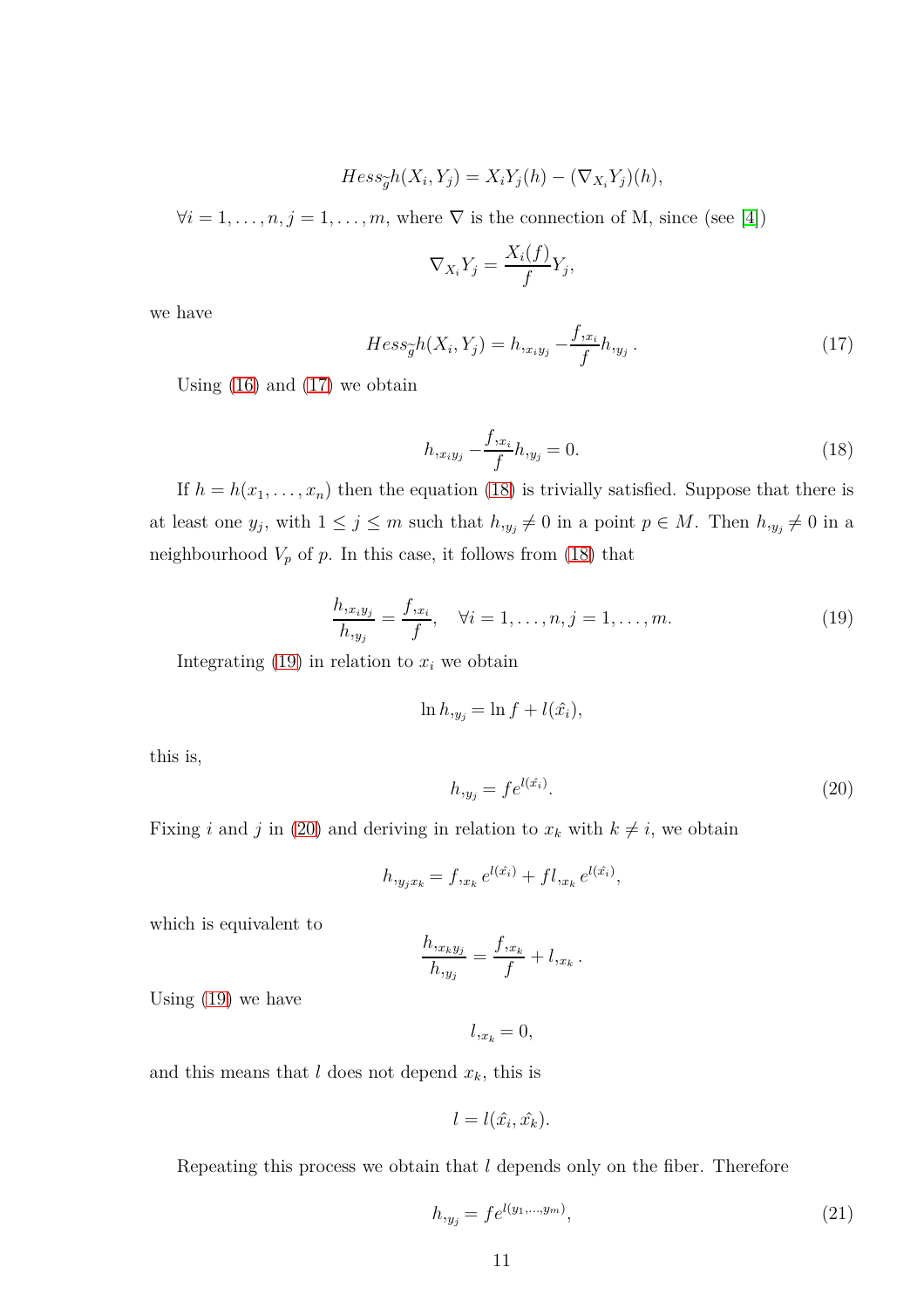with  $1 \leq j \leq m$ . Integrating [\(21\)](#page-10-4) in relation to  $y_j$ , we obtain

<span id="page-11-0"></span>
$$
h(x_1, \ldots, x_n, y_1, \ldots, y_m) = f(x_1, \ldots, x_n) \int e^{l(y_1, \ldots, y_m)} dy_j + m(\hat{y}_j).
$$
 (22)

Using the first equation of [\(15\)](#page-9-1) we have

$$
Hess_{\widetilde{g}}h(X_i,X_k)=\rho g_B(X_i,X_k)-Ric_{g_B}(X_i,X_k)+\frac{m}{f}Hess_{g_B}f(X_i,X_k),\ \forall i,k=1,\ldots n,
$$

proving that  $Hess_{\widetilde{g}}h(X_i, X_k)$  depends only on the base,  $\forall i, k = 1, ..., n$ . Thus, considering  $j$  fixed in equation [\(22\)](#page-11-0) we have

<span id="page-11-1"></span>
$$
\frac{\partial}{\partial y_j} Hess_{\widetilde{g}}h(X_i, X_k) = 0, \quad \forall i, k = 1, \dots n.
$$
 (23)

On the other hand,  $\forall i, k = 1, \ldots n$  we have

$$
\frac{\partial}{\partial y_j} Hess_{\widetilde{g}}h(X_i, X_k) = \frac{\partial}{\partial y_j} \left[ Hess_{\widetilde{g}}f(X_i, X_k) \int e^{l(y_1, \dots, y_m)} dy_j + Hess_{\widetilde{g}}m(X_i, X_k) \right].
$$

Since  $m = m(\hat{y}_j)$ , using the definition of the Hessian get that

$$
\frac{\partial}{\partial y_j} Hess_{\widetilde{g}} m(X_i, X_k) = 0, \quad \forall i, k = 1, \dots, n,
$$

and as  $Hess_{\widetilde{g}}f(X_i, X_k) = Hess_{g_B}f(X_i, X_k)$  follow that

<span id="page-11-2"></span>
$$
\frac{\partial}{\partial y_j} Hess_{\widetilde{g}}h(X_i, X_k) = Hess_{g_B}f(X_i, X_k)e^{l(y_1, \dots, y_m)}, \quad \forall i, k = 1, \dots, n. \tag{24}
$$

Using [\(23\)](#page-11-1) and [\(24\)](#page-11-2) we obtain that

$$
Hess_{g_B}f(X_i, X_k)e^{l(y_1,...,y_m)} = 0, \quad \forall i, k = 1,...,n.
$$

We have for hypothesis that there is at least one pair of vector  $(X_i, X_k)$  of the base such that  $Hess_{g_B}f(X_i, X_k) \neq 0$ . Then

$$
e^{l(y_1,\ldots,y_m)}=0,
$$

but this is impossible. Therefore  $h_{,y_j} = 0, \forall j = 1, ..., m$  e  $\forall p \in M$ . Consequently *h* depends only on the base. This concludes the proof of the Theorem 2.1.  $\Box$ 

*Proof of Corollary [2.1.](#page-3-1)* If  $(M, \tilde{g}, h, \rho)$  is a quasi-Einstein manifold, M satisfy

<span id="page-11-3"></span>
$$
Ric_{\widetilde{g}} - \frac{r}{h}Hess_{\widetilde{g}}h = \rho \widetilde{g}, \qquad r \in \mathbb{R}^*_+, \qquad \rho \in \mathbb{R}.
$$
 (25)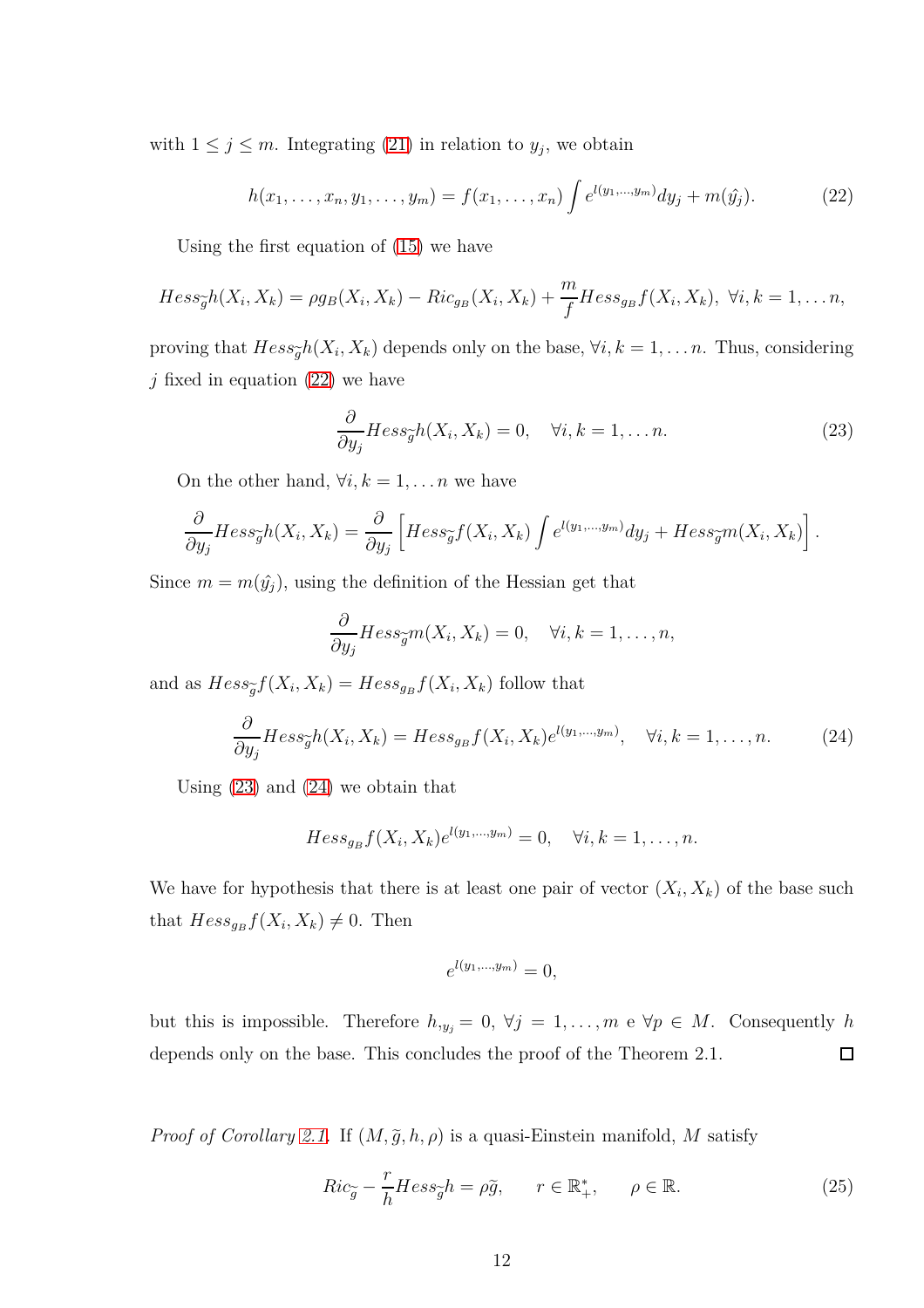But, for  $Y, Z \in \mathcal{L}(F)$ , we have

$$
\widetilde{g}(Y,Z) = f^2 g_F(Y,Z)
$$

and

$$
Ric_{\widetilde{g}}(Y,Z) = Ric_{g_F}(Y,Z) - (fgrad_{g_B}f + (m-1)|grad_{g_B}f|^2)g_F(Y,Z)
$$

(see for example [\[4\]](#page-23-4)). Replacing  $Ric_{\tilde{g}}(Y, Z)$  in [\(25\)](#page-11-3) we have

<span id="page-12-0"></span>
$$
Ric_{g_F}(Y,Z) = (\rho f^2 + f \text{grad}_{g_B} f + (m-1)|\text{grad}_{g_B} f|^2)g_F(Y,Z) + \frac{r}{h} H \text{ess}_{\widetilde{g}} h(Y,Z). \tag{26}
$$

It follows from [\(26\)](#page-12-0) that F is Einstein if and only if

$$
Hess_{\widetilde{g}}h(Y,Z) = \lambda g_F.
$$

Indeed, for  $X \in \mathcal{L}(B)$  e  $Y \in \mathcal{L}(F)$ , as  $Ric_{\tilde{g}}(X, Y) = 0$  and  $\tilde{g}(X, Y) = 0$ , by [\(25\)](#page-11-3) we have to *h* satisfies the equation [\(4\)](#page-3-2). By Theorem [2.1,](#page-3-0) follow that *h* depends only on the base, and thus  $grad_{\tilde{q}}h = grad_{g_B}h$ . This shows us that the horizontal component of the field  $grad_{\tilde{q}}h$  is  $grad_{g}h$  and the vertical component is null. Therefore, by warped product metric and by definition of Hessian tensor,

$$
\widetilde{\nabla}_Y(grad_{\widetilde{g}}h) = \frac{grad_{g_B}h(f)}{f}Y
$$

and

$$
Hess_{\widetilde{g}}h(Y,Z) = \frac{grad_{g_B}h(f)}{f}\widetilde{g}(Y,Z) = \frac{fgrad_{g_B}h(f)g_F(Y,Z)}{f}.
$$

 $\Box$ 

This concludes the proof of Corollary [2.1.](#page-3-1)

*Proof of Theorem [2.2:](#page-4-0)* Assume initially that  $m > 1$ . It follows from [\[4\]](#page-23-4) that if  $X, Y \in$  $\mathcal{L}(\mathbb{R}^n)$  and  $V, W \in \mathcal{L}(F)$ , where  $\mathcal{L}(\mathbb{R}^n)$  and  $\mathcal{L}(F)$  are respectively the spaces of lifts of vector fields on  $\mathbb{R}^n$  and  $F$  to  $\mathbb{R}^n \times F$ , then

<span id="page-12-1"></span>
$$
\begin{cases}\nRic_{\tilde{g}}(X,Y) &= Ric_{\overline{g}}(X,Y) - \frac{m}{f}Hess_{\overline{g}}f(X,Y) \\
Ric_{\tilde{g}}(X,V) &= 0 \\
Ric_{\tilde{g}}(V,W) &= Ric_{g_F}(V,W) - \tilde{g}(V,W)\left[\frac{\Delta_{\overline{g}}f}{f} + (m-1)\frac{\tilde{g}(grad_{\overline{g}}f, grad_{\overline{g}}f)}{f^2}\right]\n\end{cases}\n\tag{27}
$$

It is well known (see, e.g., [\[1\]](#page-23-5)) that if  $\overline{g} = \frac{1}{\varphi^2} g$ , then

$$
Ric_{\overline{g}} = \frac{1}{\varphi^2} \left\{ (n-2)\varphi Hess_g\varphi + [\varphi\Delta_g\varphi - (n-1)|grad_g\varphi|^2]g \right\}.
$$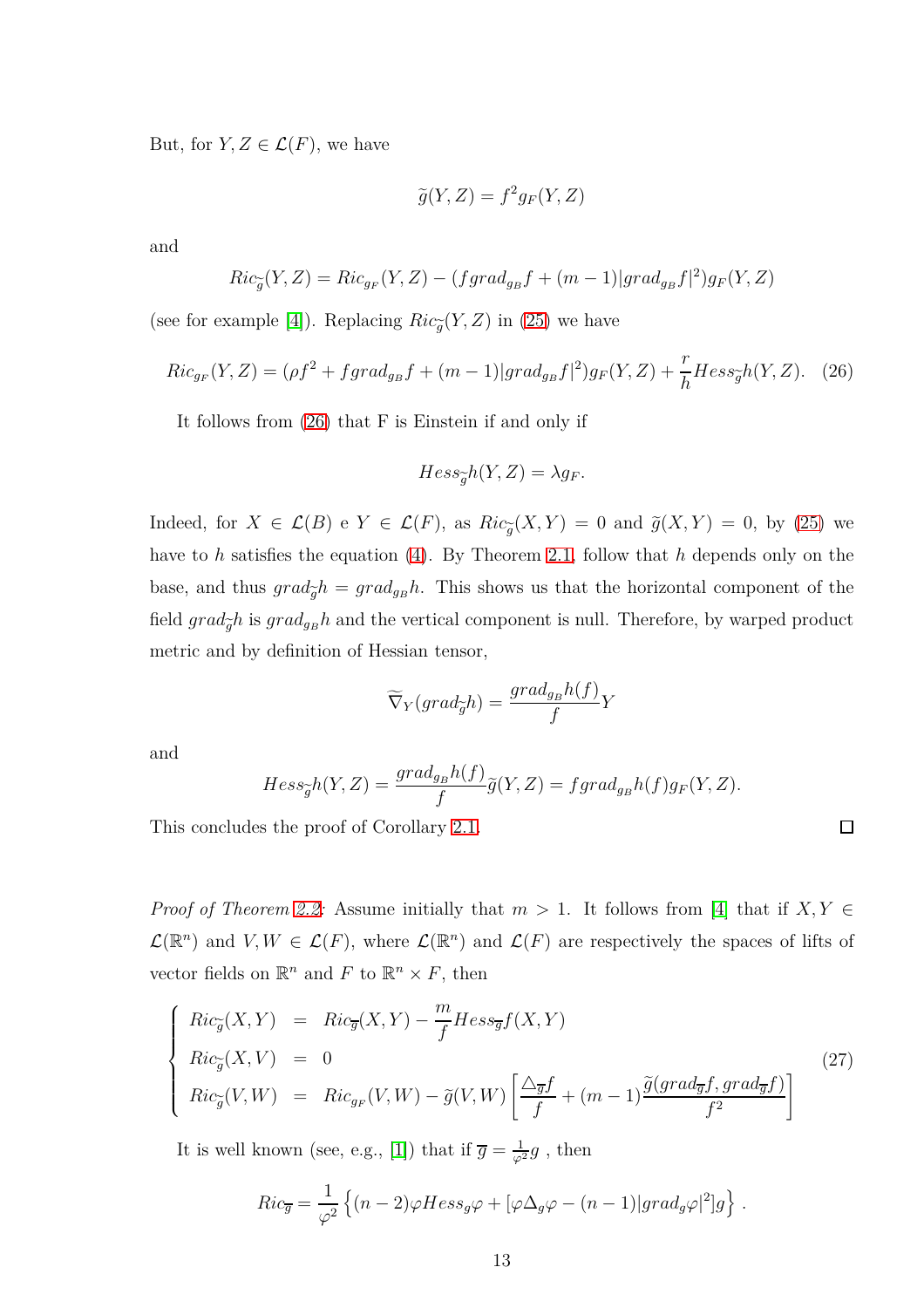Considering a parameterization  $(x_1, \ldots, x_n, y_1, \ldots, y_n)$  of *M*, and denoting by  $X_i =$ *∂ ∂x<sup>i</sup>* ,  $Y_j =$ *∂ ∂y<sup>j</sup>*  $i, i = 1, \ldots, n, j = 1, \ldots, m$ , since  $g(X_i, X_j) = \varepsilon_i \delta_{ij}$ , we have

$$
Ric_{\overline{g}}(X_i, X_j) = \frac{1}{\varphi} \{ (n-2)Hess_{g}\varphi(X_i, X_j) \} \ \forall \ i \neq j = 1, \dots n,
$$
  
\n
$$
Ric_{\overline{g}}(X_i, X_i) = \frac{1}{\varphi^2} \{ (n-2)\varphi Hess_{g}\varphi(X_i, X_i) + [\varphi \Delta_g \varphi - (n-1)|grad_g \varphi|^2] \varepsilon_i \} \ \forall \ i = 1, \dots n.
$$

Since  $Hess_{g}\varphi(X_{i}, X_{j}) = \varphi_{,x_{i}x_{j}}$ ,  $\Delta_{g}\varphi = \sum_{i=1}^{n}$ *k*=1 *ε*<sub>*k*</sub> $\varphi$ <sub>*,x<sub>k</sub>x<sub><i>k*</sub></sub> and  $|grad_g \varphi|^2 = \sum^n$ </sub> *k*=1  $\varepsilon_k \varphi_{,x_k}^2$ , we have

<span id="page-13-0"></span>
$$
\begin{cases}\nRic_{\overline{g}}(X_i, X_j) = \frac{(n-2)\varphi_{,x_ix_j}}{\varphi} & \forall i \neq j = 1 ... n, \\
Ric_{\overline{g}}(X_i, X_i) = \frac{(n-2)\varphi_{,x_ix_i} + \varepsilon_i \sum_{k=1}^n \varepsilon_k \varphi_{,x_k x_k}}{\varphi} - (n-1)\varepsilon_i \sum_{k=1}^n \frac{\varepsilon_k \varphi_{,x_k}^2}{\varphi^2} \,\forall i = 1, ..., n.\n\end{cases}
$$
\n(28)

Recall that

$$
Hess_{\overline{g}}f(X_i, X_j) = f_{,x_ix_j} - \sum_k \overline{\Gamma}_{ij}^k f_{,x_k},
$$

where  $\overline{\Gamma}_{ij}^k$  are the Christoffel symbols of the metric  $\overline{g}$ . For *i*, *j*, *k* distinct, we have

$$
\overline{\Gamma}_{ij}^k = 0 \qquad \overline{\Gamma}_{ij}^i = -\frac{\varphi_{,x_j}}{\varphi} \qquad \overline{\Gamma}_{ii}^k = \varepsilon_i \varepsilon_k \frac{\varphi_{,x_k}}{\varphi} \qquad \overline{\Gamma}_{ii}^i = -\frac{\varphi_{,x_j}}{\varphi}.
$$

Therefore,

<span id="page-13-1"></span>
$$
\begin{cases}\nHess_{\overline{g}}f(X_i, X_j) = f_{,x_ix_j} + \frac{\varphi_{,x_j}}{\varphi}f_{,x_i} + \frac{\varphi_{,x_i}}{\varphi}f_{,x_j}, \ \forall \ i \neq j = 1 \dots n, \\
Hess_{\overline{g}}f(X_i, X_i) = f_{,x_ix_i} + 2\frac{\varphi_{,x_i}}{\varphi}f_{,x_i} - \varepsilon_i \sum_{k=1}^n \varepsilon_k \frac{\varphi_{,x_k}}{\varphi}f_{,x_k}, \ \forall \ i = 1 \dots n.\n\end{cases}
$$
\n(29)

Substituting [\(28\)](#page-13-0) and [\(29\)](#page-13-1) into the first equation of [\(27\)](#page-12-1) we obtain

<span id="page-13-2"></span>
$$
Ric_{\tilde{g}}(X_i, X_j) = \frac{(n-2)\varphi_{,x_ix_j}}{\varphi} - \frac{m}{f} \left[ f_{,x_ix_j} + \frac{\varphi_{,x_j}}{\varphi} f_{,x_i} + \frac{\varphi_{,x_i}}{\varphi} f_{,x_j} \right], \ \forall \ i \neq j \tag{30}
$$

and

<span id="page-13-3"></span>
$$
Ric_{\tilde{g}}(X_i, X_i) = \frac{(n-2)\varphi_{,x_ix_i} + \varepsilon_i \sum_{k=1}^n \varepsilon_k \varphi_{,x_k x_k}}{\varphi} - (n-1)\varepsilon_i \sum_{k=1}^n \frac{\varepsilon_k \varphi_{,x_k}^2}{\varphi^2}
$$

$$
- \frac{m}{f} \left[ f_{,x_ix_i} + 2 \frac{\varphi_{,x_i}}{\varphi} f_{,x_i} - \varepsilon_i \sum_{k=1}^n \varepsilon_k \frac{\varphi_{,x_k}}{\varphi} f_{,x_k} \right].
$$
(31)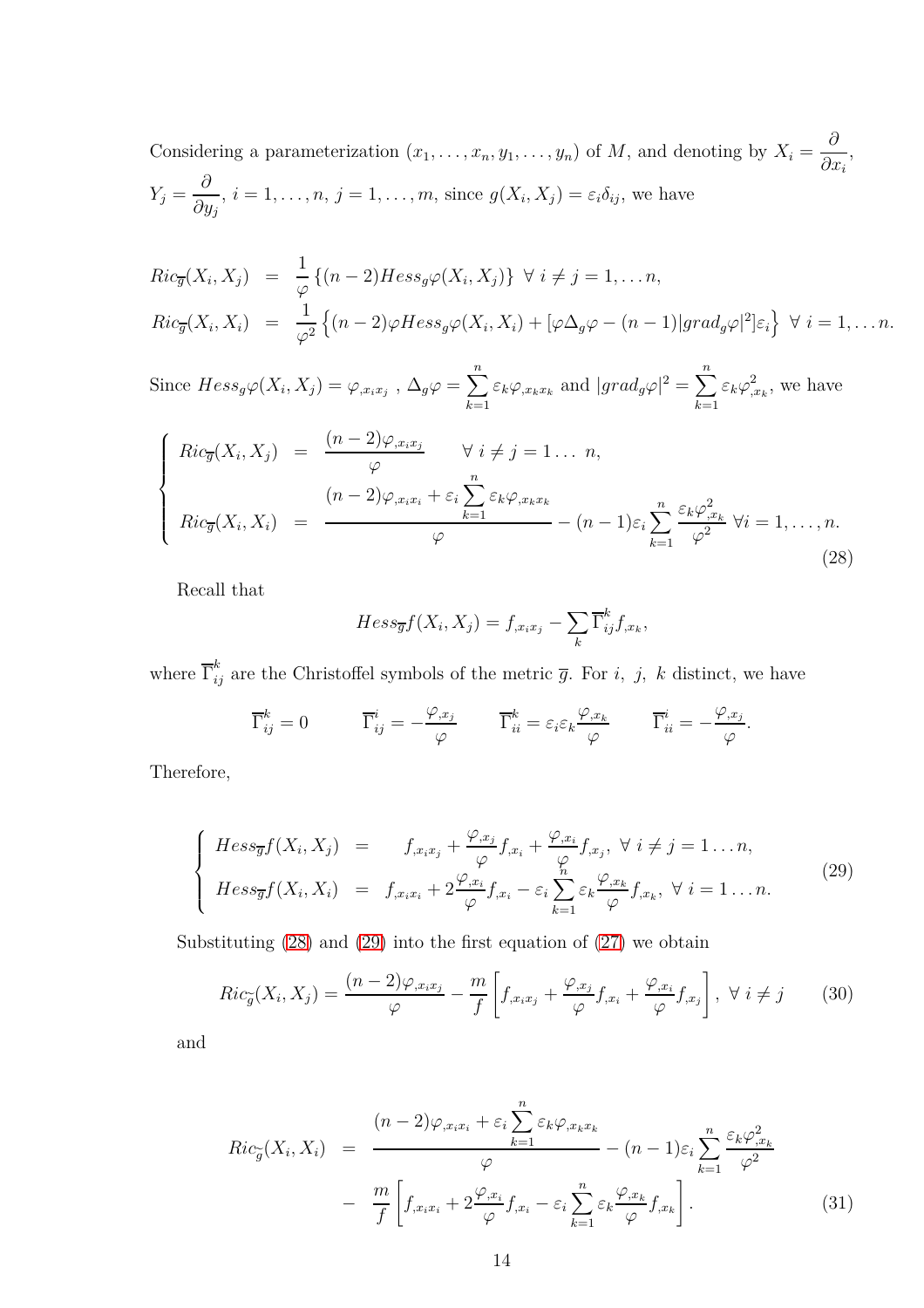On the other hand,

<span id="page-14-0"></span>
$$
\begin{cases}\nRic_{g_F}(Y_i, Y_j) &= \lambda_F g_F(Y_i, Y_j) \\
\tilde{g}(Y_i, Y_j) &= f^2 g_F(Y_i, Y_j) \\
\Delta_{\overline{g}} f &= \varphi^2 \sum_{k=1}^n \varepsilon_k f_{x_k x_k} - (n-2) \varphi \sum_{k=1}^n \varepsilon_k \varphi_{x_k} f_{x_k} \\
\tilde{g}(grad_{\overline{g}} f, grad_{\overline{g}} f) &= \varphi^2 \sum_{k=1}^n \varepsilon_k f_{x_k}^2\n\end{cases}
$$
\n(32)

 $\forall i, j = 1, \ldots, m$ . Substituting [\(32\)](#page-14-0) in the third equation of [\(27\)](#page-12-1), we have

<span id="page-14-3"></span>
$$
Ric_{\widetilde{g}}(Y_i, Y_j) = \gamma_{ij}g_F(Y_i, Y_j)
$$
\n(33)

where

$$
\gamma_{ij} = \lambda_F - f\varphi^2 \sum_{k=1}^n \varepsilon_k f_{,x_k x_k} + (n-2)f\varphi \sum_{k=1}^n \varepsilon_k \varphi_{,x_k} f_{,x_k} - (m-1)\varphi^2 \sum_{k=1}^n \varepsilon_k f_{,x_k}^2.
$$

On the other hand, since  $(M, \tilde{g}, h)$  is quasi-Einstein, we have

<span id="page-14-2"></span>
$$
Ric_{\widetilde{g}} - \frac{r}{h}Hess_{\widetilde{g}}h = \rho \widetilde{g},\tag{34}
$$

and as  $h : \mathbb{R}^n \to \mathbb{R}$ , we have

$$
Hess_{\widetilde{g}}h(X_i, X_j) = Hess_{\overline{g}}h(X_i, X_j), \forall 1 \le i, j \le n,
$$

i.e.,

<span id="page-14-1"></span>
$$
\begin{cases}\nHess_{\widetilde{g}}h(X_i, X_j) = h_{,x_ix_j} + \frac{\varphi_{,x_j}}{\varphi}h_{,x_i} + \frac{\varphi_{,x_i}}{\varphi}h_{,x_j}, \ \forall \ i \neq j = 1 \ldots n, \\
Hess_{\widetilde{g}}h(X_i, X_i) = h_{,x_ix_i} + 2\frac{\varphi_{,x_i}}{\varphi}h_{,x_i} - \varepsilon_i \sum_{k=1}^n \varepsilon_k \frac{\varphi_{,x_k}}{\varphi}h_{,x_k}, \ \forall i = 1, \ldots, n.\n\end{cases}
$$
\n(35)

By substituting [\(30\)](#page-13-2) and the first equation of [\(35\)](#page-14-1) into [\(34\)](#page-14-2), we obtain [\(5\)](#page-4-1). Again using [\(31\)](#page-13-3) and the second equation of [\(35\)](#page-14-1) in [\(34\)](#page-14-2) we get [\(6\)](#page-4-2). Now for  $X_i \in \mathcal{L}(\mathbb{R}^n)$  and  $Y_j \in \mathcal{L}(F)$  (1 ≤ *i* ≤ *n* and 1 ≤ *j* ≤ *m*) we get

$$
Hess_{\widetilde{g}}h(X_i, Y_j) = 0.
$$

In this case equation [\(34\)](#page-14-2) is trivially satisfied.

Taking  $Y_i, Y_j \in \mathcal{L}(F)$  with  $1 \leq i, j \leq m$  and using the last equation of [\(27\)](#page-12-1) and the equation [\(34\)](#page-14-2), we have

$$
Ric_{g_F}(Y_i, Y_j) = [\rho f^2 + f\triangle_{\overline{g}}f + (m-1)|grad_{\overline{g}}f|^2]g_F(Y_i, Y_j) + \frac{r}{h}Hess_{\widetilde{g}}h(Y_i, Y_j).
$$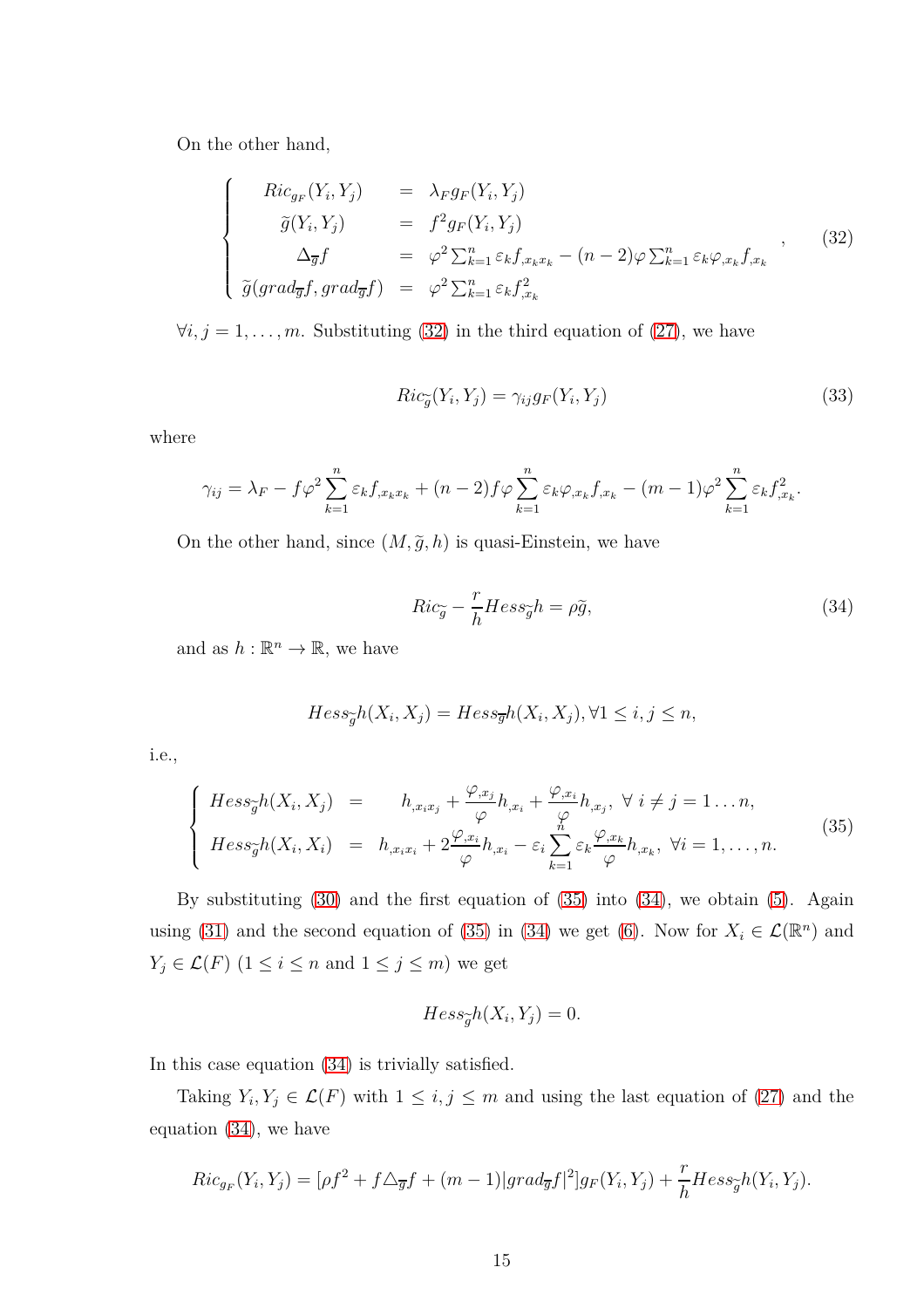Being *F* Einstein, we should have

$$
\frac{r}{h} Hess_{\widetilde{g}}h(Y_i, Y_j) = \mu g_F(Y_i, Y_j).
$$

But

<span id="page-15-0"></span>
$$
\frac{r}{h}Hess_{\widetilde{g}}h(Y_i, Y_j) = \frac{r}{h}\widetilde{g}(\nabla_{Y_i}(grad_{\widetilde{g}}h), Y_j) = \frac{r}{h}\frac{(grad_{\overline{g}}h)(f)}{f}\widetilde{g}(Y_i, Y_j)
$$
\n
$$
\iff Hess_{\widetilde{g}}h(Y_i, Y_j) = fgrad_{\overline{g}}h(f)g_F(Y_i, Y_j) = f\varphi^2 \sum_{k=1}^n \varepsilon_k f_{x_k} h_{x_k} g_F(Y_i, Y_j). \tag{36}
$$

By substituting [\(33\)](#page-14-3) and [\(36\)](#page-15-0) into [\(34\)](#page-14-2) we obtain [\(7\)](#page-4-3).

The converse of this theorem can be easily verified.

In the case  $m = 1$  just note that, being  $V \in \mathcal{L}(F)$ , we have

$$
Ric_{\tilde{g}}(X_i, X_j) = Ric_{\overline{g}}(X_i, X_j) - \frac{1}{f}Hess_{\overline{g}}f(X_i, X_j), \ \forall \ i, \ j = 1, \dots n
$$
  
\n
$$
Ric_{\tilde{g}}(X_i, V) = 0, \ \forall \ i = 1, \dots n
$$
  
\n
$$
Ric_{\tilde{g}}(V, V) = -\tilde{g}(V, V) \frac{\Delta_{\overline{g}}f}{f}.
$$

In this case the equations [\(5\)](#page-4-1) and [\(6\)](#page-4-2) remain the same and equation [\(7\)](#page-4-3) reduces to

$$
\sum_{k=1}^{n} \varepsilon_k [-h\varphi^2 f, x_k x_k + (n-2)h\varphi \varphi, x_k f, x_k - r\varphi^2 f, x_k h, x_k] = \rho f.
$$

This concludes the proof of Theorem [2.2.](#page-4-0)

*Proof of Theorem [2.3:](#page-5-0)* We are assuming that  $f = f(\xi)$ ,  $\varphi = \varphi(\xi)$  and  $h = h(\xi)$ , where  $\xi = \sum^{n}$  $\sum_{k=1}^n \alpha_k x_k$ , with  $\alpha_i \in \mathbb{R}$  and  $\sum_{k=1}^n \varepsilon_k \alpha_k^2 = \varepsilon_{i_0}$  or  $\sum_{k=1}^n \varepsilon_k \alpha_k^2 = 0$ . So we have to

$$
f_{,x_i} = f'\alpha_i, \quad f_{,x_ix_j} = f''\alpha_i\alpha_j,
$$
  

$$
\varphi_{,x_i} = \varphi'\alpha_i, \quad \varphi_{,x_ix_j} = \varphi''\alpha_i\alpha_j,
$$
  

$$
h_{,x_i} = h'\alpha_i, \quad h_{,x_ix_j} = h''\alpha_i\alpha_j.
$$

Substituting in equation [\(5\)](#page-4-1), we have

$$
(n-2)fh\varphi''\alpha_i\alpha_j - rf\varphi h''\alpha_i\alpha_j - mh\varphi f''\alpha_i\alpha_j - 2mh\varphi' f'\alpha_i\alpha_j - 2rf\varphi'h'\alpha_i\alpha_j = 0, \quad \forall i \neq j.
$$

If there is any  $i \neq j$  such that  $\alpha_i \alpha_j \neq 0$ , then this equation becomes

<span id="page-15-1"></span>
$$
(n-2)fh\varphi'' - rf\varphi h'' - mh\varphi f'' - 2mh\varphi' f' - 2rf\varphi'h' = 0.
$$
\n(37)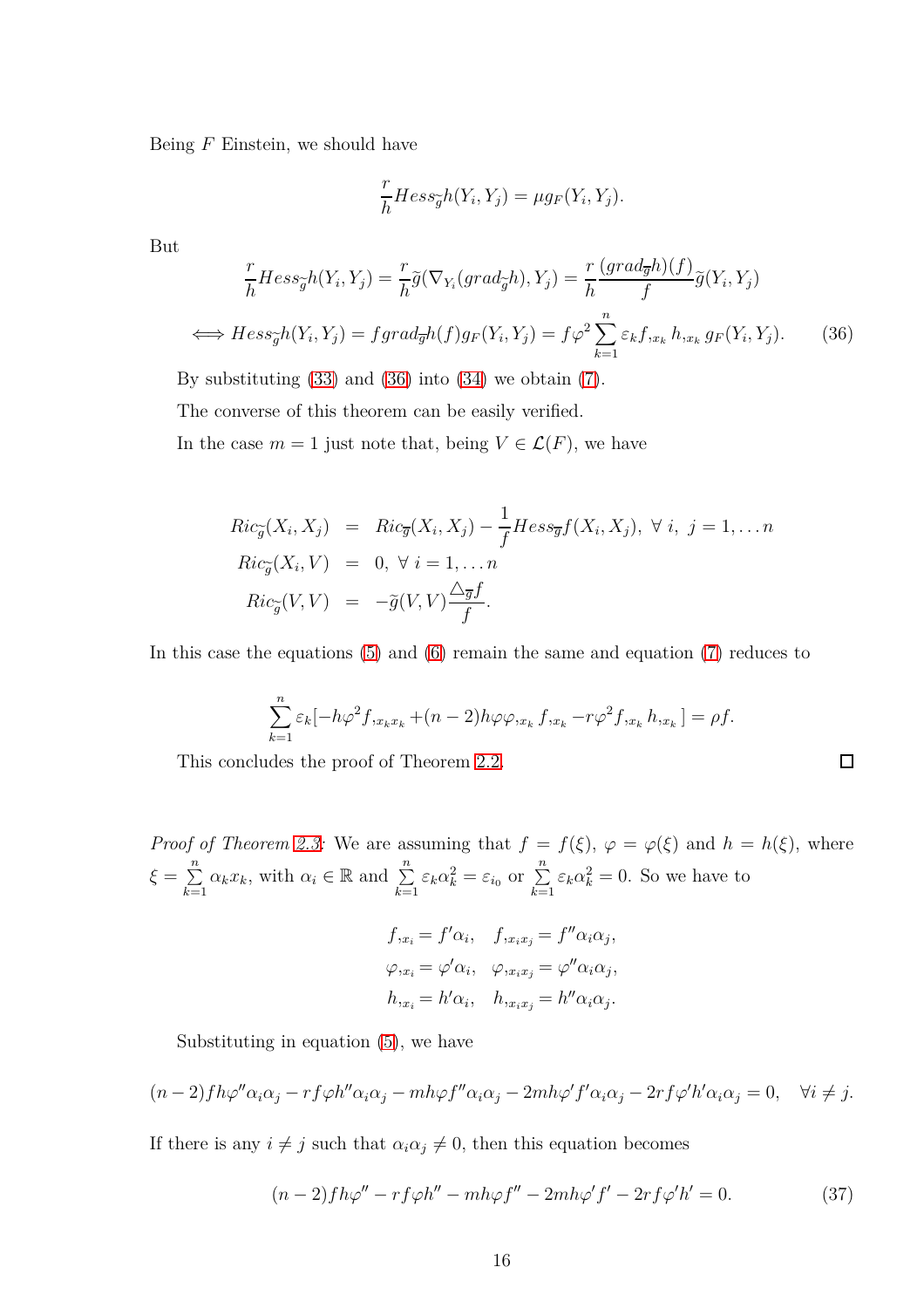In the same way, considering equation  $(6)$ , we have

$$
\varphi[(n-2)fh\varphi''\alpha_i^2 - rf\varphi h''\alpha_i^2 - mh\varphi f''\alpha_i^2 - 2mh\varphi' f'\alpha_i^2 - 2rf\varphi'h'\alpha_i^2]
$$
  
+
$$
\varepsilon_i \sum_{k=1}^n \varepsilon_k [fh\varphi\varphi''\alpha_k^2 - (n-1)fh(\varphi')^2\alpha_k^2 + mh\varphi\varphi' f'\alpha_k^2 + rf\varphi\varphi'h'\alpha_k^2] = \varepsilon_i\rho fh.
$$

Using equation [\(37\)](#page-15-1), we get

<span id="page-16-0"></span>
$$
\sum_{k=1}^{n} \varepsilon_k \alpha_k^2 [fh\varphi \varphi'' - (n-1)fh(\varphi')^2 + mh\varphi \varphi' f' + rf\varphi \varphi'h'] = \rho fh. \tag{38}
$$

Analogously, the equation [\(7\)](#page-4-3) reduces to

<span id="page-16-1"></span>
$$
\sum_{k=1}^{n} \varepsilon_k \alpha_k^2 [-fh\varphi^2 f'' + (n-2)fh\varphi\varphi' f' - (m-1)h\varphi^2 (f')^2 - rf\varphi^2 f'h'] = h[\rho f^2 - \lambda_F].
$$
 (39)

Thus, if we consider the case where  $\sum_{n=1}^{\infty}$  $\sum_{k=1}^{n} \varepsilon_k \alpha_k^2 = \varepsilon_{i_0}$ , worth the system

<span id="page-16-2"></span>
$$
\begin{cases}\n(n-2)fh\varphi'' - rf\varphi h'' - mh\varphi f'' - 2mh\varphi' f' - 2rf\varphi'h' = 0 \\
\sum_{k=1}^{n} \varepsilon_k \alpha_k^2 [fh\varphi \varphi'' - (n-1)fh(\varphi')^2 + mh\varphi \varphi' f' + rf\varphi \varphi'h'] = \rho fh \\
\sum_{k=1}^{n} \varepsilon_k \alpha_k^2 [-fh\varphi^2 f'' + (n-2)fh\varphi \varphi' f' - (m-1)h\varphi^2(f')^2 - rf\varphi^2 f'h'] = h[\rho f^2 - \lambda_F]\n\end{cases}
$$
\n(40)

But, if  $\sum_{n=1}^{\infty}$  $\sum_{k=1}^{\infty} \varepsilon_k \alpha_k^2 = 0$ , we have by [\(38\)](#page-16-0) to  $\rho = 0$ , and then for [\(39\)](#page-16-1) follow that  $\lambda_F = 0$ . Therefore, in this case we obtain

$$
\begin{cases}\n(n-2)f h\varphi'' - rf\varphi h'' - mh\varphi f'' - 2mh\varphi' f' - 2rf\varphi'h' = 0\\
\rho = \lambda_F = 0\n\end{cases}
$$
\n(41)

Now, if  $\alpha_i \alpha_j = 0$  for all  $i \neq j$ , then  $\xi = x_{i_0}$ . Therefore, the equation [\(5\)](#page-4-1) is trivially satisfied. For the other equations, we will think of two cases:

•  $i \neq i_0$ 

In this case, as  $\alpha_i = 0$  for all  $i \neq i_0$ , the equation [\(6\)](#page-4-2) becomes

$$
\varepsilon_{i_0} \alpha_{i_0}^2 [fh\varphi \varphi'' - (n-1)fh(\varphi')^2 + mh\varphi \varphi' f' + rf\varphi \varphi'h'] = \rho fh,
$$

and the equation [\(7\)](#page-4-3) stay

$$
\varepsilon_{i_0} \alpha_{i_0}^2 [-fh\varphi^2 f'' + (n-2)fh\varphi\varphi' f' - (m-1)h\varphi^2(f')^2 - rf\varphi^2 f'h'] = h[\rho f^2 - \lambda_F].
$$

•  $i = i_0$ 

In this case, the equation [\(6\)](#page-4-2) provides

$$
\alpha_{i_0}^2 \varphi[(n-2)fh\varphi'' - rf\varphi h'' - mh\varphi f'' - 2mh\varphi' f' - 2rf\varphi'h']
$$

$$
+ \varepsilon_{i_0}^2 \alpha_{i_0}^2 [fh\varphi\varphi'' - (n-1)fh(\varphi')^2 + mh\varphi\varphi' f' + rf\varphi\varphi'h'] = \varepsilon_{i_0}\rho fh.
$$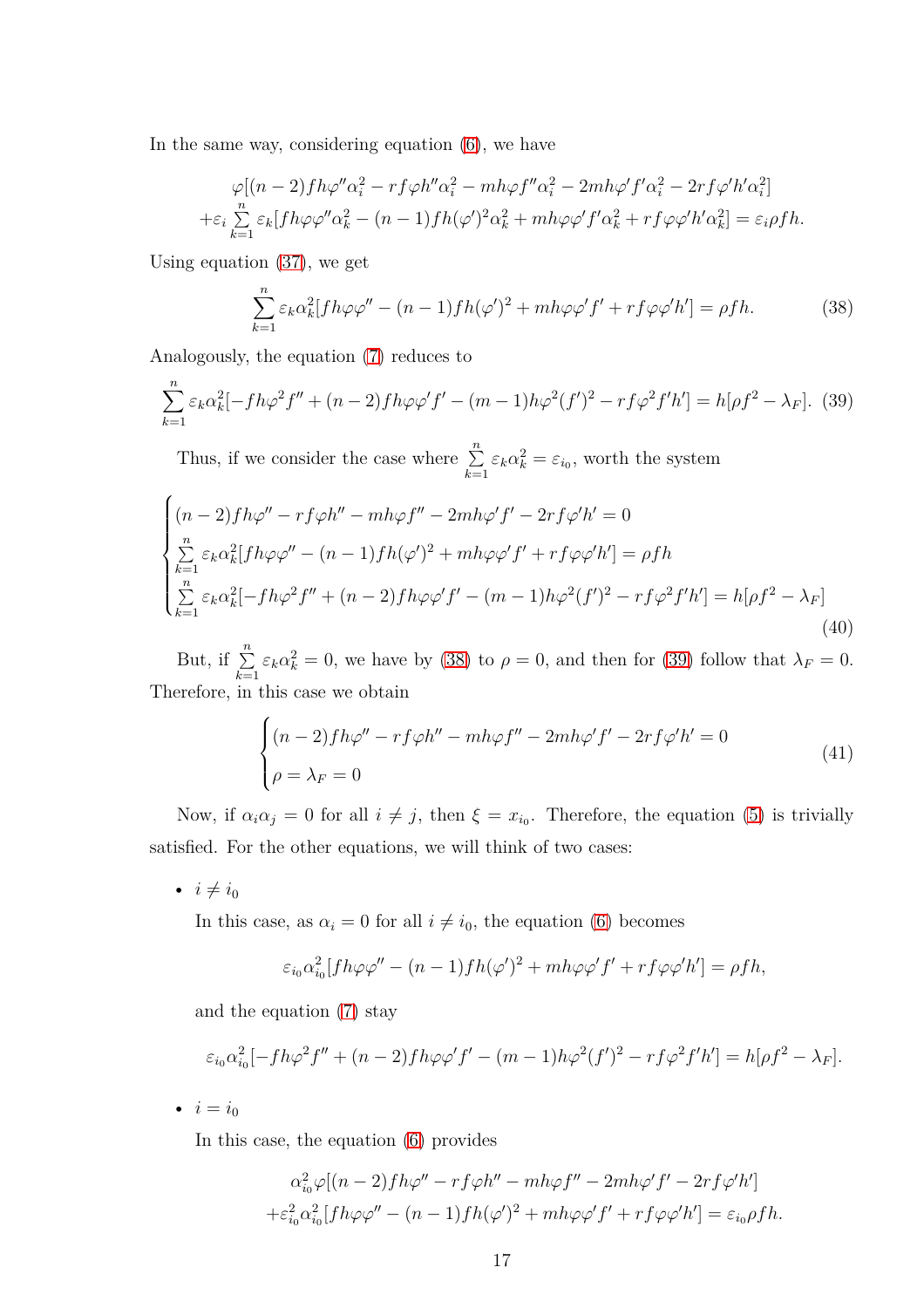But for the previous case, we must

$$
\varepsilon_{i_0}^2 \alpha_{i_0}^2 [fh\varphi \varphi'' - (n-1)fh(\varphi')^2 + mh\varphi \varphi' f' + rf\varphi \varphi'h'] = \varepsilon_{i_0} \rho fh.
$$

Therefore, we obtain the first equation of [\(8\)](#page-5-2). The equation [\(7\)](#page-4-3) continues being

$$
\varepsilon_{i_0} \alpha_{i_0}^2 [-fh\varphi^2 f'' + (n-2)fh\varphi\varphi' f' - (m-1)h\varphi^2(f')^2 - rf\varphi^2 f'h'] = h[\rho f^2 - \lambda_F].
$$

Then we conclude that the system [\(40\)](#page-16-2) prevails. This concludes the proof of Theorem [2.3.](#page-5-0)  $\Box$ 

In order to prove Theorems [2.4](#page-5-1) and [2.5,](#page-6-0) we consider functions  $f(\xi)$ ,  $h(\xi)$  and  $\varphi(\xi)$ , where  $\xi = \sum^n$  $\sum_{i=1}^n \alpha_i x_i, \ \alpha_i \in \mathbb{R}, \ \sum_{i=1}^n$  $\sum_{i=1}^{n} \varepsilon_i \alpha_i^2 = \pm 1$ . It follows from Theorem [2.3](#page-5-0) that  $(M =$  $\mathbb{R}^n \times_f F$ ,  $\tilde{g} = \overline{g} + f^2 g_F$ ,  $h$ ),  $\overline{g} =$ 1  $\frac{1}{\varphi^2}$ g, is a quasi-Einstein manifold if, only if, the functions  $f, \varphi$  and *h* satisty

$$
\begin{cases}\n(n-2)fh\varphi'' - rf\varphi h'' - mh\varphi f'' - 2mh\varphi' f' - 2rf\varphi'h' = 0 \\
fh\varphi\varphi'' - (n-1)fh(\varphi')^2 + mh\varphi\varphi' f' + rf\varphi\varphi'h' = 0 \\
-fh\varphi^2 f'' + (n-2)fh\varphi\varphi' f' - (m-1)h\varphi^2(f')^2 - rf\varphi^2 f'h' = 0\n\end{cases}
$$

i.e.,

<span id="page-17-0"></span>
$$
\begin{cases}\n(n-2)\frac{\varphi''}{\varphi} - r\frac{h''}{h} - m\frac{f''}{f} - 2m\frac{\varphi'}{\varphi}\frac{f'}{f} - 2r\frac{\varphi'}{\varphi}\frac{h'}{h} = 0\\ \n\frac{\varphi''}{\varphi} - (n-1)\left(\frac{\varphi'}{\varphi}\right)^2 + m\frac{\varphi'}{\varphi}\frac{f'}{f} + r\frac{\varphi'}{\varphi}\frac{h'}{h} = 0\\ \n-\frac{f''}{f} + (n-2)\frac{\varphi'}{\varphi}\frac{f'}{f} - (m-1)\left(\frac{f'}{f}\right)^2 - r\frac{f'}{f}\frac{h'}{h} = 0\n\end{cases}
$$
\n(42)

*,*

*.*

*.*

Note that

$$
\frac{\varphi''}{\varphi} = \frac{\varphi \varphi''}{\varphi^2} - \left(\frac{\varphi'}{\varphi}\right)^2 + \left(\frac{\varphi'}{\varphi}\right)^2 = \left(\frac{\varphi'}{\varphi}\right)' + \left(\frac{\varphi'}{\varphi}\right)^2
$$

Thus, the system [\(42\)](#page-17-0) is equivalent to

$$
\begin{cases}\n\left(n-2\right)\left(\frac{\varphi'}{\varphi}\right)' + \left(n-2\right)\left(\frac{\varphi'}{\varphi}\right)^2 - r\left(\frac{h'}{h}\right)' - r\left(\frac{h'}{h}\right)^2 - m\left(\frac{f'}{f}\right)' - m\left(\frac{f'}{f}\right)^2 - 2m\frac{\varphi'}{\varphi}\frac{f'}{f} - 2r\frac{\varphi'}{\varphi}\frac{h'}{h} = 0 \\
\left(\frac{\varphi'}{\varphi}\right)' - \left(n-2\right)\left(\frac{\varphi'}{\varphi}\right)^2 + m\frac{\varphi'}{\varphi}\frac{f'}{f} + r\frac{\varphi'}{\varphi}\frac{h'}{h} = 0 \\
-\left(\frac{f'}{f}\right)' - m\left(\frac{f'}{f}\right)^2 + \left(n-2\right)\frac{\varphi'}{\varphi}\frac{f'}{f} - r\frac{f'}{f}\frac{h'}{h} = 0\n\end{cases}
$$

It follows from the second equation

$$
\frac{h'}{h} = -\frac{1}{r} \frac{\left(\frac{\varphi'}{\varphi}\right)'}{\left(\frac{\varphi'}{\varphi}\right)} + \frac{(n-2)\varphi'}{r} - \frac{m}{r} \frac{f'}{f}.
$$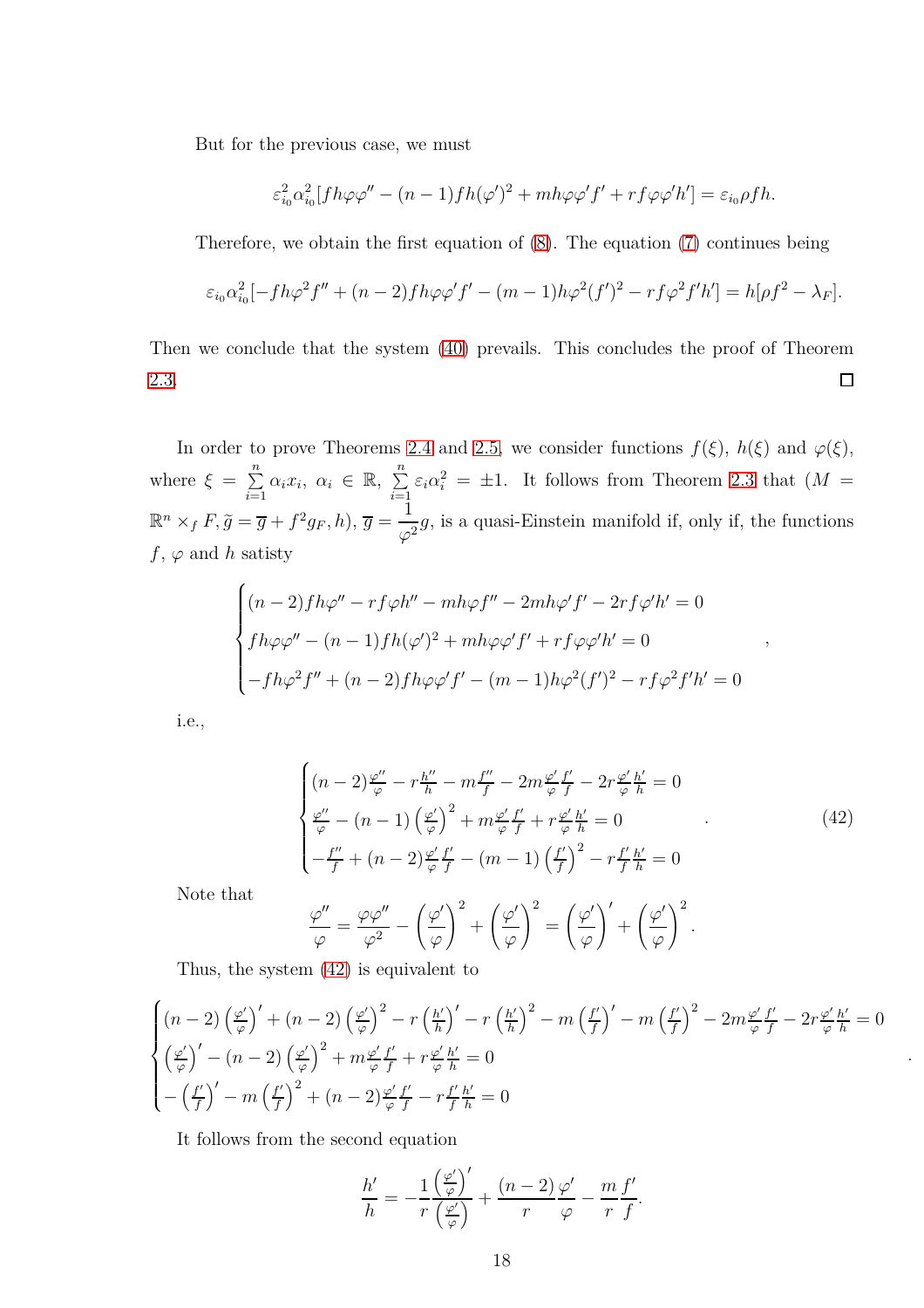On the other hand, by the third equation we have to

$$
\frac{h'}{h} = -\frac{1}{r} \frac{\left(\frac{f'}{f}\right)'}{\left(\frac{f'}{f}\right)} + \frac{(n-2)\varphi'}{r} - \frac{m}{r} \frac{f'}{f}.
$$

Therefore,

$$
\frac{\left(\frac{\varphi'}{\varphi}\right)'}{\left(\frac{\varphi'}{\varphi}\right)} = \frac{\left(\frac{f'}{f}\right)'}{\left(\frac{f'}{f}\right)}.
$$

Integrating, we obtain

$$
\frac{\varphi'}{\varphi} = k \frac{f'}{f}, \qquad k \in \mathbb{R}_+^*.
$$

Substituting into the system, the second and third equations become the same, and then we get

$$
\begin{cases}\n\left[(n-2)k-m\right]\left(\frac{f'}{f}\right)' - r\left(\frac{h'}{h}\right)' - \left[m(2k+1) - (n-2)k^2\right]\left(\frac{f'}{f}\right)^2 - 2rk\frac{f'}{f}\frac{h'}{h} - r\left(\frac{h'}{h}\right)^2 = 0 \\
\left(\frac{f'}{f}\right)' - \left[(n-2)k - m\right]\left(\frac{f'}{f}\right)^2 + r\frac{f'}{f}\frac{h'}{h} = 0\n\end{cases}
$$

Denoting by  $a = (n-2)k-m$ ,  $b = m(2k+1)-(n-2)k^2$ ,  $x(\xi) = \frac{f'}{f}$  $\frac{f'}{f}(\xi)$  and  $y(\xi) = \frac{h'}{h}$ *h* (*ξ*), the system becomes

$$
\begin{cases}\nax' - ry' - bx^2 - ry^2 - 2rkxy - ry^2 = 0 \\
x' - ax^2 + rxy = 0\n\end{cases}
$$

this is,

<span id="page-18-0"></span>
$$
\begin{cases}\ny' = \frac{(a^2 - b)}{r}x^2 - y^2 - (2k + a)xy \\
x' = ax^2 - rxy\n\end{cases}
$$
\n(43)

*,*

*.*

It follows from [43](#page-18-0) that

$$
(ax^{2} - rxy)dy + \left[\left(\frac{b-a^{2}}{r}\right)x^{2} + y^{2} + (2k+a)xy\right]dx = 0,
$$

where we note that the functions that accompany the terms *dx* and *dy* are homogeneous of degree 2. In order to study this equation (see e.g. [\[8\]](#page-24-5) p. 37), we take

<span id="page-18-1"></span>
$$
y(\xi) = x(\xi)z(\xi),\tag{44}
$$

where z may be a nonzero constant or a nonconstant function. The Theorems [2.4](#page-5-1) and [2.5](#page-6-0) are obtained by letting z be a nonzero constant when  $r \neq 1$  e  $r = 1$ , respectively. Already in Theorem 6 we consider the case where *z* is a non-constant smooth function.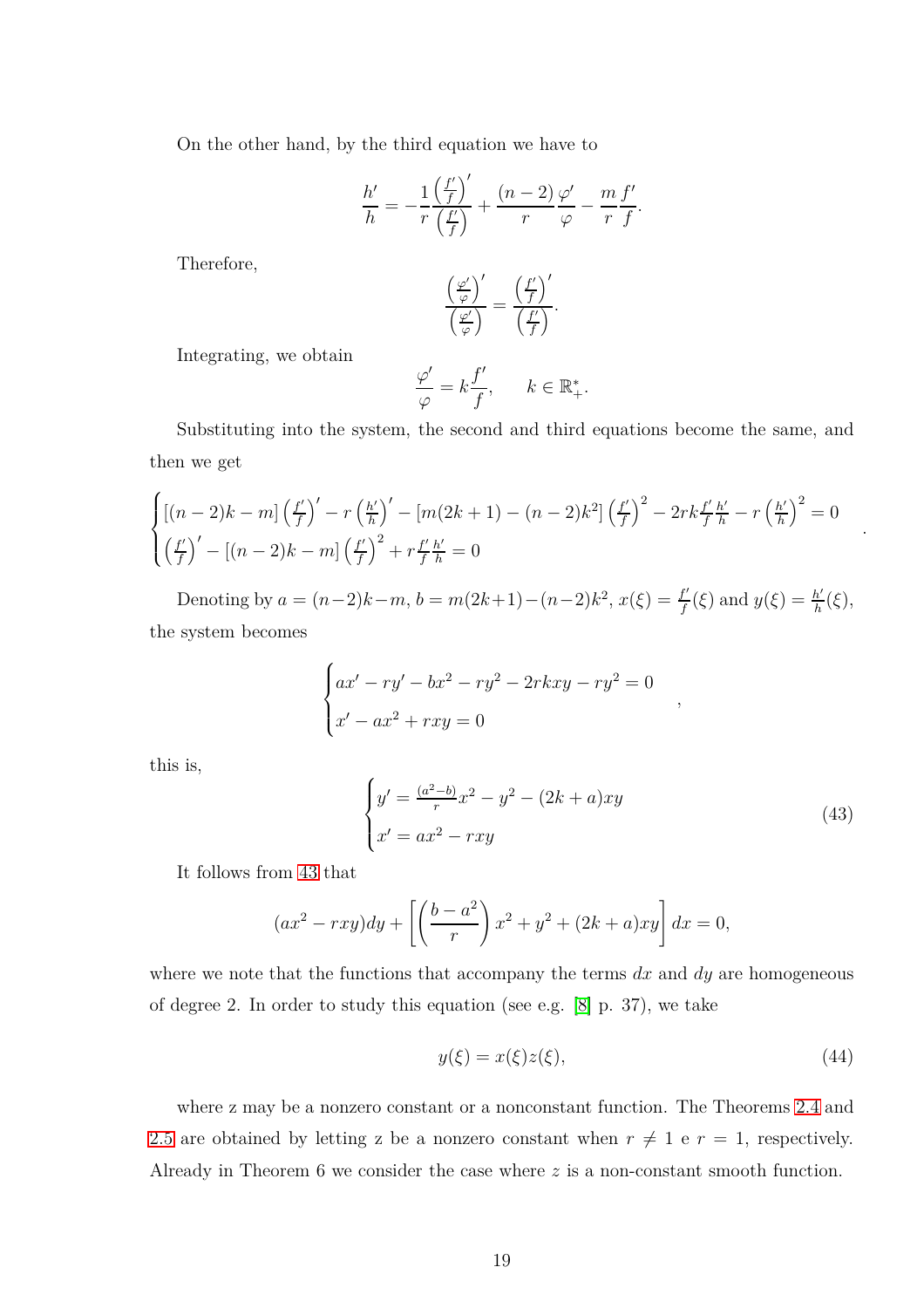*Proof of Theorem [2.4:](#page-5-1)* We consider solutions of the system as in [\(44\)](#page-18-1), where  $z(\xi) = N$ and *N* is a nonzero constant; i.e.,  $y(\xi) = Nx(\xi)$ . By substituting *y* in the first and second equations of [\(43\)](#page-18-0), we get

$$
\begin{cases}\nx' = \left[\frac{(a^2 - b) - N^2 r - (2k + a) N r}{N r}\right] x^2 \\
x' = [a - N r] x^2\n\end{cases} \tag{45}
$$

Comparing the two expressions we conclude that *N* must satisfy

$$
r(r-1)N^2 - 2r(k+a)N + a^2 - b = 0.
$$

Therefore, we get two values of N, given by

$$
N_{\pm} = \frac{r(k+a) \pm \sqrt{r^2(k+a)^2 - r(r-1)(a^2 - b)}}{r(r-1)}, \qquad r(k+a)^2 \ge (r-1)(a^2 - b). \tag{46}
$$

Going back to the second equation, we have

$$
\frac{x'}{x^2} = a - rN_{\pm}.
$$

Consequently,

$$
x_{\pm}(\xi) = -\frac{1}{(a - rN_{\pm})\xi + c}
$$
 and  $y_{\pm}(\xi) = -\frac{N_{\pm}}{(a - rN_{\pm})\xi + c}$ ,

where  $c \in \mathbb{R}$ . Remembering that

$$
\frac{\varphi'}{\varphi} = k \frac{f'}{f}, \qquad x(\xi) = \frac{f'}{f}(\xi) \qquad and \qquad y(\xi) = \frac{h'}{h}(\xi),
$$

we get  $f$ ,  $h$  and  $\varphi$  given by [10.](#page-5-3) This concludes the proof of Theorem [2.4.](#page-5-1)

*Proof of Theorem [2.5:](#page-6-0)* We consider solutions of the system [\(43\)](#page-18-0) to  $r = 1$  as  $y(\xi) = Nx(\xi)$ . By substituting *y* in the first and second equations of [\(43\)](#page-18-0), we get

$$
\begin{cases}\nx' = \left[\frac{(a^2 - b) - N^2 - (2k + a)N}{N}\right] x^2 \\
x' = [a - N] x^2\n\end{cases} \tag{47}
$$

 $\Box$ 

Comparing the two expressions we conclude that *N* is given by

$$
N = \frac{a^2 - b}{2(k + a)}, \qquad k + a \neq 0.
$$
 (48)

Going back to the second equation, we have

$$
\frac{x'}{x^2} = a - N.
$$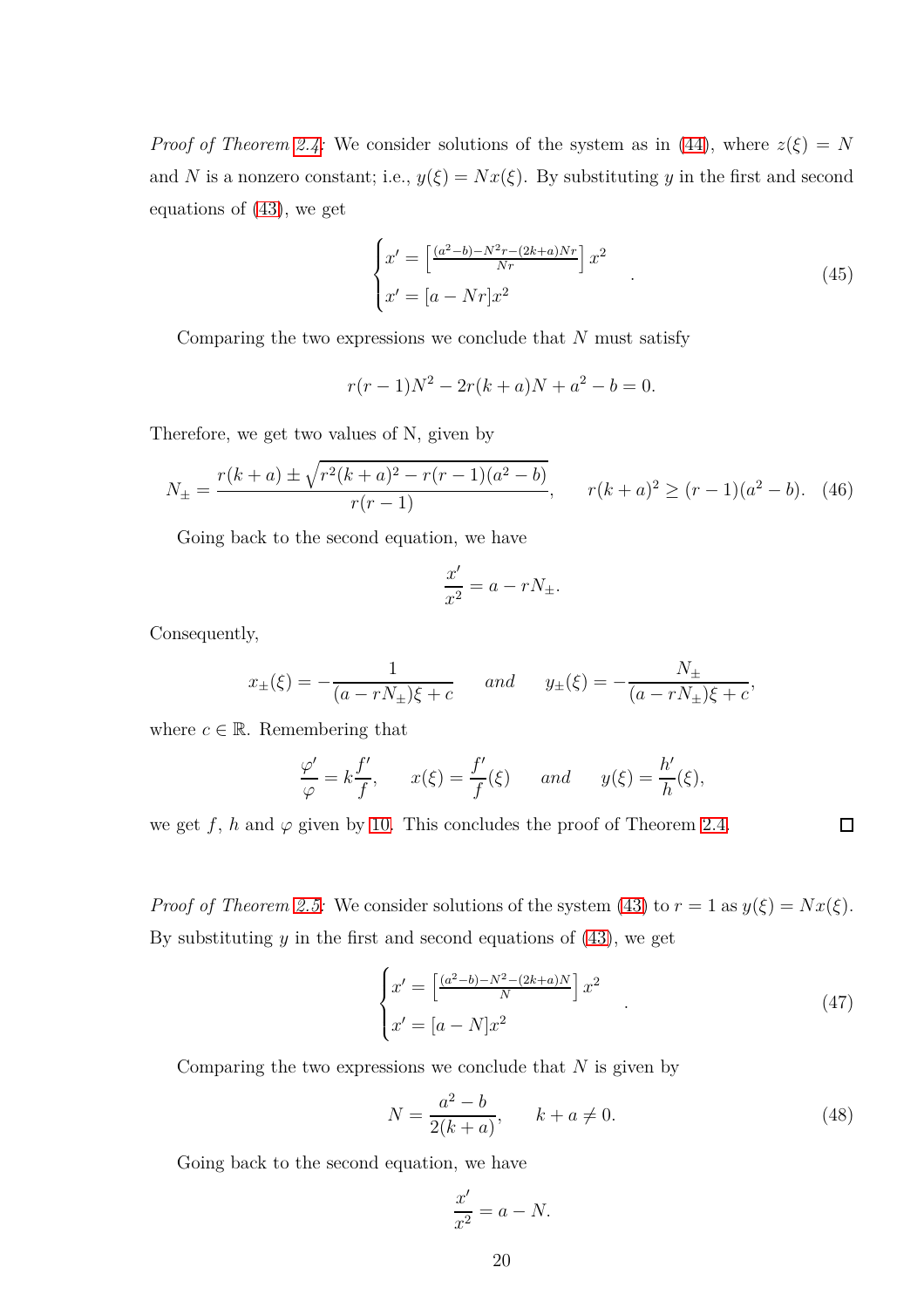Consequently,

$$
x(\xi) = -\frac{1}{(a-N)\xi + c}
$$
 and  $y(\xi) = -\frac{N}{(a-N)\xi + c}$ ,

where  $c \in \mathbb{R}$ . Remembering that

$$
\frac{\varphi'}{\varphi} = k \frac{f'}{f}, \qquad x(\xi) = \frac{f'}{f}(\xi) \qquad and \qquad y(\xi) = \frac{h'}{h}(\xi),
$$

we get  $f$ ,  $h$  and  $\varphi$  given by [11.](#page-6-2)

This concludes the proof of Theorem [2.5.](#page-6-0)

*Proof of Theorem [2.6:](#page-6-1)* We consider solutions of the system [\(43\)](#page-18-0) as in (44), where  $z(\xi)$  is a non-constant smooth function. By substituting  $y(\xi) = x(\xi)z(\xi)$  in the first and second equations of [\(43\)](#page-18-0), we get

<span id="page-20-0"></span>
$$
\begin{cases} z' = \frac{a^2 - b}{r}x - 2(k+a)xz + (r-1)xz^2 \\ x' = (a - rz)x^2 \end{cases}
$$
\n(49)

Dividing the second equation for the first one, we obtain

$$
\frac{dx}{x} = \frac{r(a - rz)}{r(r - 1)z^2 - 2r(k + a)z + a^2 - b}dz,
$$

which shows us that

$$
|x| = c_1 e^{\int \frac{r(a-rz)}{r(r-1)z^2 - 2r(k+a)z + a^2 - b} dz}, \qquad c_1 > 0.
$$

Denoting by  $v(z) = \frac{r(a - rz)}{(a - 1)^2 - 2(a - 1)}$  $r(r-1)z^2 - 2r(k+a)z + a^2 - b$  and returning to the second equation of the system [\(49\)](#page-20-0), we see that if

$$
x = ce^{\int v(z)dz}, \qquad c \in \mathbb{R},
$$

then *z* satisfies

$$
v(z)z' - c(a - rz)e^{\int v(z)dz} = 0.
$$

This concludes the proof of Theorem [2.6.](#page-6-1)

*Proof of Theorem [2.7:](#page-7-0)* When  $\rho = 0$ , by introducing the auxiliary functions  $x(\xi) = \frac{f'}{f}$ *f* (*ξ*) and  $y(\xi) = \frac{h'}{h}$ *h* (*ξ*), we have seen that [\(8\)](#page-5-2) is equivalent to the system [\(43\)](#page-18-0) for *x* and *y*. The solutions of this system can be written as  $y(\xi) = x(\xi)z(\xi)$ , where  $z(\xi)$  is a nonzero

 $\Box$ 

 $\Box$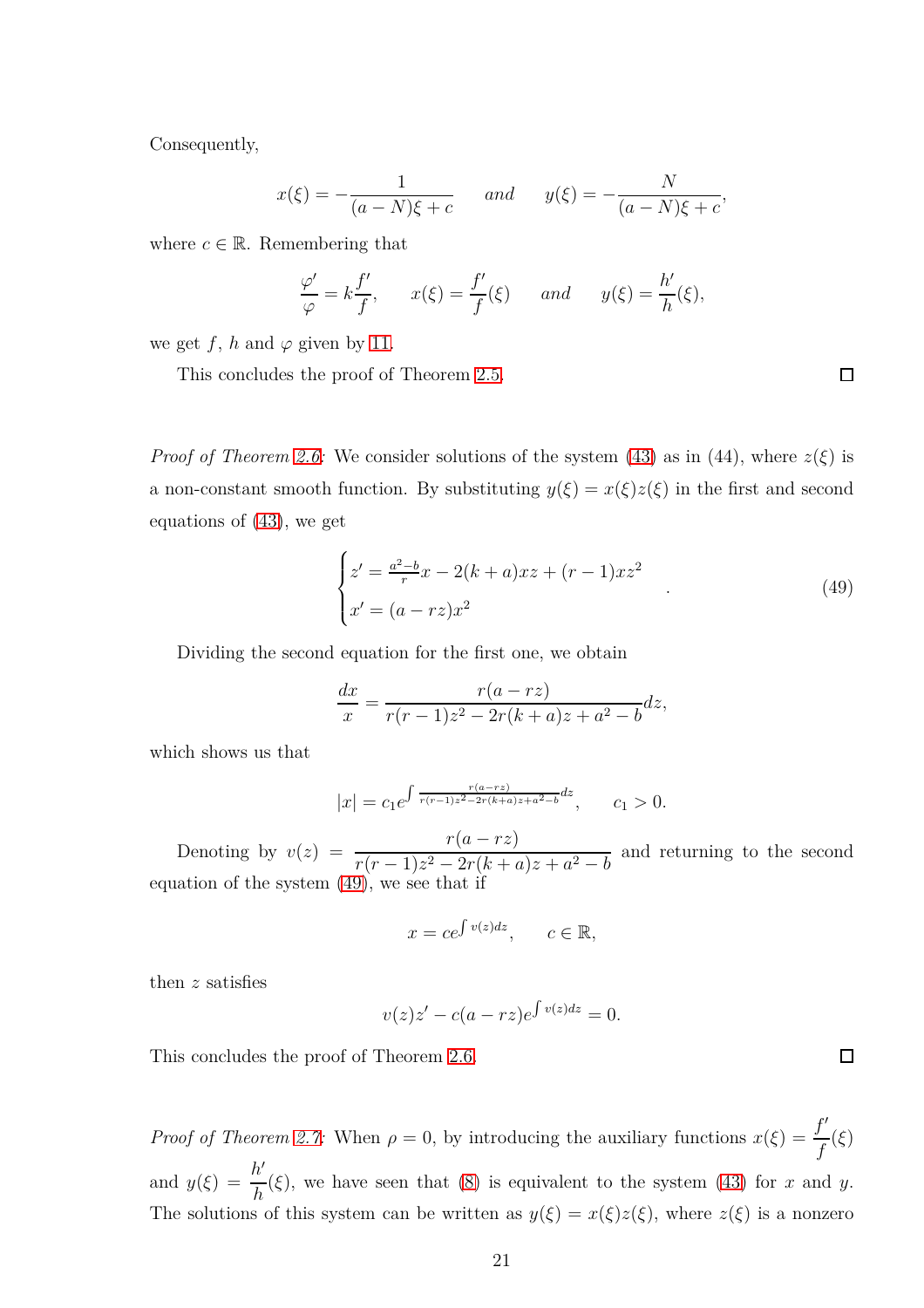function. If  $z(\xi)$  is a nonzero constant, then the proof of Theorems [2.4](#page-5-1) and [2.5](#page-6-0) shows that the solutions of [\(43\)](#page-18-0) are given by [\(10\)](#page-5-3) and [\(11\)](#page-6-2), respectively. If the function  $z(\xi)$  is not constant, then the proof of Theorem [2.6](#page-6-1) shows that *x* and *z* are determined by [\(12\)](#page-6-4) or (??) and the functions  $f$ ,  $\varphi$  and  $h$  are obtained by integrating the ordinary differential equations given by [\(13\)](#page-6-3). This completes the proof of Theorem [2.7.](#page-7-0)  $\Box$ 

*Proof of Theorem [2.8:](#page-7-1)* Let  $(\mathbb{R}^n, g)$  be a pseudo-Euclidean space,  $n \geq 3$  with coordinates  $x = (x_1, \dots, x_n)$  and  $g_{ij} = \delta_{ij} \varepsilon_i$ . Consider a warped product  $M = (\mathbb{R}^n, \overline{g}) \times_f F^m$  with metric  $\tilde{g} = \overline{g} \oplus f^2 g_F$ , where  $\overline{g} = \frac{1}{\varphi^2} g$  and F is a Ricci-flat semi-Riemannian manifold. Let  $f(\xi)$  and  $\varphi(\xi)$  be any positive differentiable functions invariant under the translation of  $(n-1)$ -dimensional translation group, whose basic invariant is  $\xi = \sum_{i=1}^{n}$  $\sum_{i=1}^{n} \alpha_i x_i$ , with  $\alpha_i \in \mathbb{R}$ and  $\sum_{i=1}^{n} \varepsilon_i \alpha_i^2 = 0$ . Then it follows from Theorem [2.3](#page-5-0) that  $(M, \tilde{g}, h)$  is a quasi-Einstein if, and only if,  $\rho = \lambda_F = 0$  and and *h* satisfies the linear ordinary differential equation [\(14\)](#page-7-2) determined by  $f$  and  $\varphi$ .  $\Box$ 

In order to prove Corollary [2.2,](#page-8-0) we consider functions  $f(\xi)$ ,  $h(\xi)$  and  $\varphi(\xi)$ . For the work of Dong-Soo Kim and Young Ho Kim (cf. [\[6\]](#page-23-1)), if a manifold (*B, gB, h*) is quasi-Einstein, this is,

$$
Ric_{g_B} - \frac{r}{h} Hess_{g_B} h = \rho g_B, \qquad r \in \mathbb{Z}_+^*, \qquad \rho \in \mathbb{R},
$$

then the function *h* satisfies the equation

<span id="page-21-0"></span>
$$
h\Delta_{g_B}h + (r-1)|grad_{g_B}h|^2 + \rho h^2 = \mu,
$$
\n(50)

for some constant  $\mu \in \mathbb{R}$ . Thus, choosing a manifold  $F_2$  of dimension r and with Ricci curvature  $\mu$ , we built a Einstein manifold  $B \times_h F_2$ .

Let's compute the expression on the left side of the equation  $(50)$  in the warped product metric  $g_B$ . Recalling that in  $B = (\mathbb{R}^n \times_f F_1^m, g_B)$  the functions  $f$ ,  $h$  and  $\varphi$  depend only on  $(\mathbb{R}^n, \overline{g}) = \frac{1}{\varphi^2}g$ , and

$$
h_{,x_i} = \alpha_i h', \qquad h_{,x_ix_i} = \alpha_i^2 h'' \qquad e \qquad \sum_{i=1}^n \alpha_i^2 \varepsilon_i = \varepsilon_{i_0},
$$

and analogously to  $f$  and  $\varphi$ , we have

$$
grad_{g_B}f = grad_{\overline{g}}f = \sum_{i=1}^n \varphi^2 \varepsilon_i \alpha_i f' \frac{\partial}{\partial x_i}, \quad grad_{g_B}h = \sum_{i=1}^n \varphi^2 \varepsilon_i \alpha_i h' \frac{\partial}{\partial x_i},
$$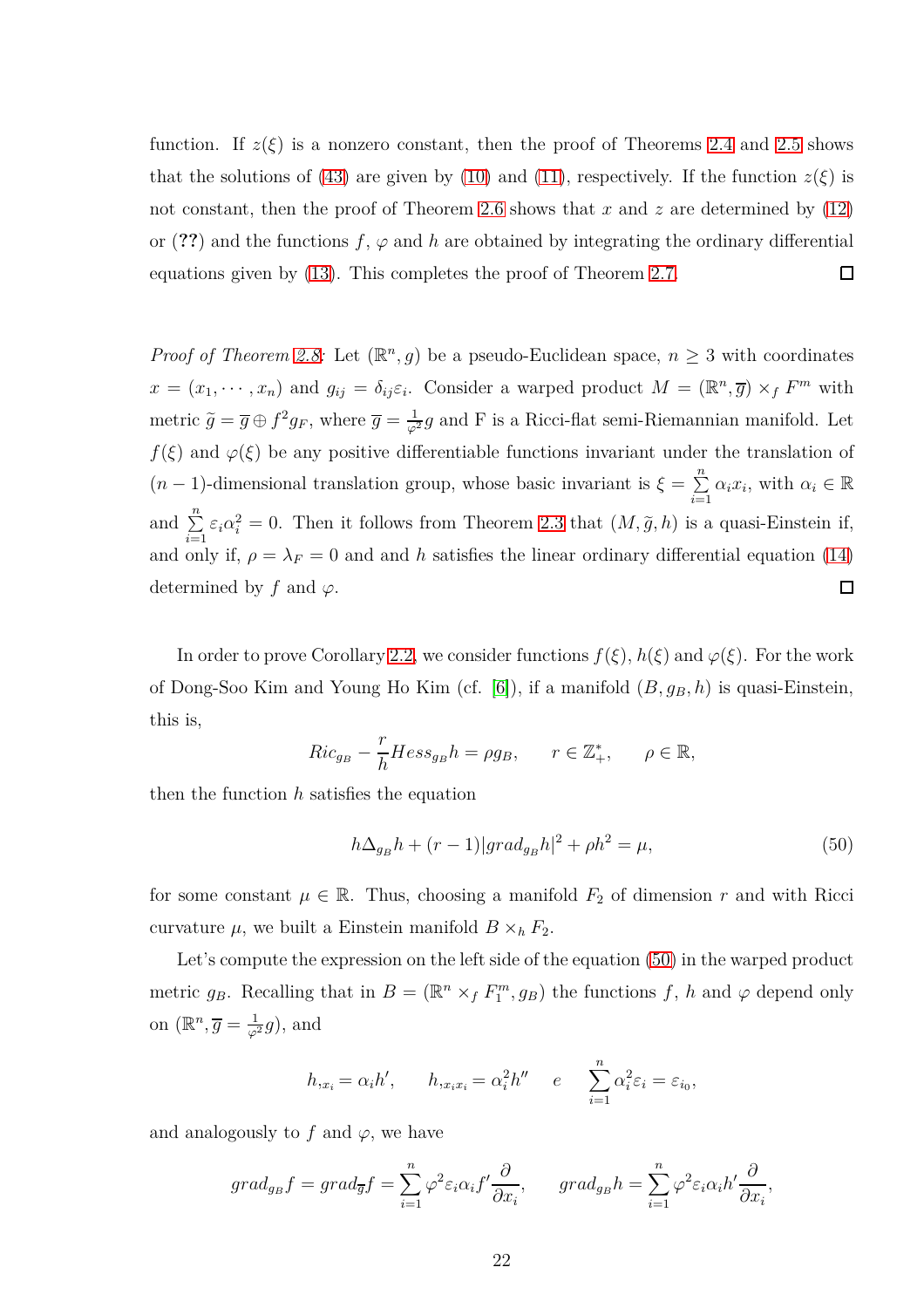and

$$
\Delta_{\overline{g}}h = \sum_{i,j=1}^n \overline{g}^{ij} \left[ \frac{\partial^2 h}{\partial x_i \partial x_j} - \sum_{k=1}^n \overline{\Gamma}_{ij}^k \frac{\partial h}{\partial x_k} \right] = \varphi^2 \varepsilon_{i_0} \left[ h'' - (n-2) \frac{\varphi' h'}{\varphi} \right].
$$

Therefore,

$$
\Delta_{g_B} h = \Delta_{\overline{g}} h + m \frac{\overline{g}(\text{grad}_{\overline{g}} h, \text{grad}_{\overline{g}} f)}{f}
$$
  
=  $\varphi^2 \varepsilon_{i_0} \left[ h'' - (n-2) \frac{\varphi' h'}{\varphi} \right] + m \varepsilon_{i_0} \varphi^2 \frac{h' f'}{f},$  (51)

and

$$
|grad_{g_B}h|^2 = |grad_{\overline{g}}h|^2 = \varepsilon_{i_0}\varphi^2(h')^2.
$$
 (52)

Then, in our case, the left side of [\(50\)](#page-21-0) becomes

<span id="page-22-0"></span>
$$
h\Delta_{g_B}h + (r-1)|grad_{g_B}h|^2 + \rho h^2
$$
  
=  $h\left\{\varphi^2\varepsilon_{i_0}\left[h'' - (n-2)\frac{\varphi'h'}{\varphi}\right] + m\varepsilon_{i_0}\varphi^2\frac{h'f'}{f}\right\} + (r-1)\varepsilon_{i_0}\varphi^2(h')^2 + \rho h^2.$  (53)

*Proof of Corollary [2.2:](#page-8-0)* When the vector  $\alpha = \sum_{i=1}^{n} \varepsilon_i \alpha_i^2$  is non null, we divide the proof in two cases:

i)  $r \neq 1$ 

Consider  $\rho = 0, r \neq 1$  and the functions f, h and  $\varphi$  given by [\(10\)](#page-5-3). By [53](#page-22-0) we have

$$
h\Delta_{g_B}h + (r-1)|grad_{g_B}h|^2 + \rho h^2
$$
  
=  $h_{\pm} \Big\{ \varphi_{\pm}^2 \varepsilon_{i_0} \left[ h''_{\pm} - (n-2) \frac{\varphi_{\pm}' h'_{\pm}}{\varphi_{\pm}} \right] + m\varepsilon_{i_0} \varphi_{\pm}^2 \frac{h'_{\pm} f'_{\pm}}{f_{\pm}} \Big\} + (r-1)\varepsilon_{i_0} \varphi_{\pm}^2 (h'_{\pm})^2$   
=  $\varepsilon_{i_0} c_2^2 c_3^2 N_{\pm} [N_{\pm}(1-r) + a - (n-2)k + m - (1-r)N_{\pm}] [(a-r)N_{\pm})\xi + c]^{\frac{2N_{\pm}(r-1) - 2a - 2k}{a - rN_{\pm}}} = 0,$ 

because  $a = (n-2)k - m$ . Then, by the result in [\[6\]](#page-23-1), if we consider a Einstein manifold  $F_2$  of dimension  $r$  and with Ricci curvature  $\mu = 0$ , the manifold  $(\mathbb{R}^n \times_f)$  $F_1^m$   $\times$  *h*  $F_2^r$  with metric  $\tilde{g} = (\overline{g} \oplus f^2 g_{F_1}) \oplus h^2 g_{F_2}$  is a Ricci-flat Einstein manifold.

ii)  $r=1$ 

Consider  $\rho = 0$ ,  $r = 1$  and the functions f, h and  $\varphi$  given by [\(11\)](#page-6-2). By [53](#page-22-0) we have

$$
h\Delta_{g_B}h + (r-1)|grad_{g_B}h|^2 + \rho h^2 = h\left\{\varphi^2 \varepsilon_{i_0} \left[h'' - (n-2)\frac{\varphi'h'}{\varphi}\right] + m\varepsilon_{i_0}\varphi^2 \frac{h'f'}{f}\right\}
$$
  
=  $\varepsilon_{i_0}c_2^2c_3^2N[a - (n-2)k + m][(a - N)\xi + c]^{-\frac{2(k+a)}{a-N}} = 0,$ 

because  $a = (n-2)k - m$ . By the result in [\[6\]](#page-23-1), the manifold  $(\mathbb{R}^n \times_f F_1^m) \times_h \mathbb{R}$  with metric  $\tilde{g} = (\overline{g} \oplus f^2 g_{F_1}) \oplus h^2 g_{\mathbb{R}}$  is a Ricci-flat Einstein manifold.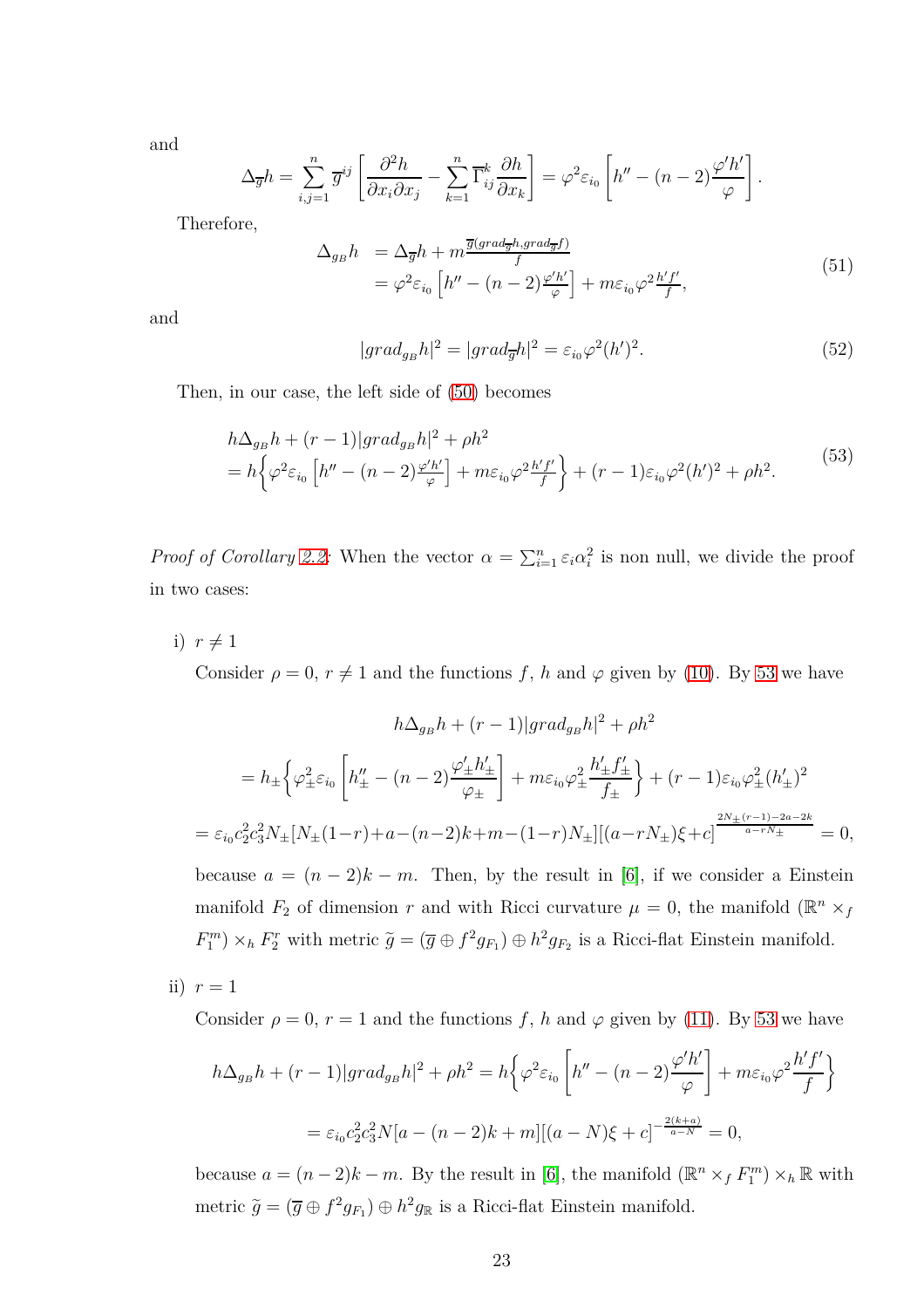Now, when the vector  $\alpha = \sum_{i=1}^n \varepsilon_i \alpha_i^2$  is null, we have to  $\varepsilon_{i_0} = \sum_{i=1}^n \varepsilon_i \alpha_i^2 = 0$ . Remembering that  $\rho = 0$ , follows of the equation [\(53\)](#page-22-0) that the fiber  $F_2$  must have null Ricci curvature. Then, by the result in  $[6]$ , if we consider a Einstein manifold  $F_2$  of dimension *r* and with Ricci curvature  $\mu = 0$ , the manifold  $(\mathbb{R}^n \times_f F_1^m) \times_h F_2^r$  with metric  $\widetilde{g} = (\overline{g} \oplus f^2 g_{F_1}) \oplus h^2 g_{F_2}$  is a Ricci-flat Einstein manifold.  $\Box$ 

*Proof of Corollary [2.3:](#page-8-1)* In the Theorem [2.6](#page-6-1) we obtained quasi-Einstein manifolds (*B, gB, h*) with  $\rho = 0$ , where  $B = \mathbb{R}^n \times_f F_1^m$  and  $g_B = \overline{g} \oplus f^2 g_{F_1}$ , and the functions are implicitly given by  $(13)$ . Then,

$$
Ric_{g_B} - \frac{r}{h}Hess_{g_B}h = \rho g_B = 0, \qquad r > 0.
$$

By the work of Dong-Soo Kim and Young Ho Kim (cf. [\[6\]](#page-23-1)), the function *h* satisfies the equation [\(50\)](#page-21-0) for some constant  $\mu \in \mathbb{R}$ . Choosing a manifold  $F_2$  of dimension r and with Ricci curvature  $\mu$ , we built a Ricci-flat Einstein manifold  $(\mathbb{R}^n \times_f F_1^m) \times_h F_2^r$  with metric  $\widetilde{g} = (\overline{g} \oplus f^2 g_{F_1}) \oplus h^2 g_{F_2}.$  $\Box$ 

# <span id="page-23-5"></span>**References**

- <span id="page-23-3"></span>[1] A. L. Besse - *Einstein Manifolds*, Spring-Verlag, Berlin, 1987.
- <span id="page-23-0"></span>[2] B. Leandro; R. Pina - *Invariant solutions for the static vacuum equation*, Journal of Mathematical Physics, **58**, 2017.
- <span id="page-23-4"></span>[3] B. Chow; D. Knopf - *The Ricci flow: an introduction*, Mathematical Surveys and Monographs, AMS, **110**, Providence, RI, 2004.
- <span id="page-23-2"></span>[4] B. O'Neil - *Semi–Riemannian Geometry with Applications to Relativity*. Academic Press, New York, 1983.
- <span id="page-23-1"></span>[5] C. He, P. Petersen, W. Wylie - *On the classification of warped product Einstein metrics*. Comm. Anal. Geom. **20**(2), 271–312 (2012).
- [6] D.-S. Kim; Y. H. Kim *Compact Einstein warped product spaces with nonpositive scalar curvature*, Proc. Amer. Math. Soc., **131**(8):2573–2576 (electronic), 2003.